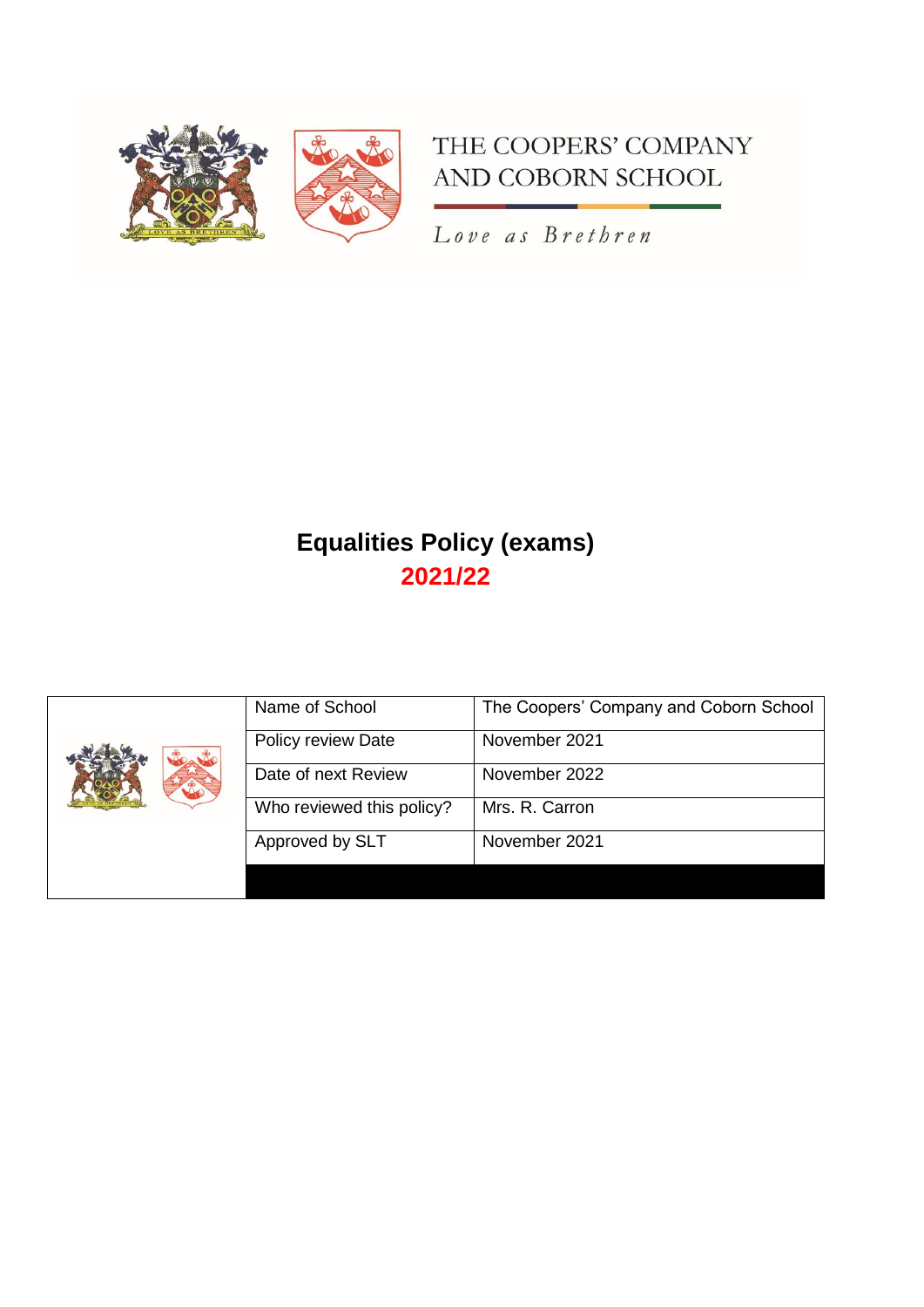

# **Contents**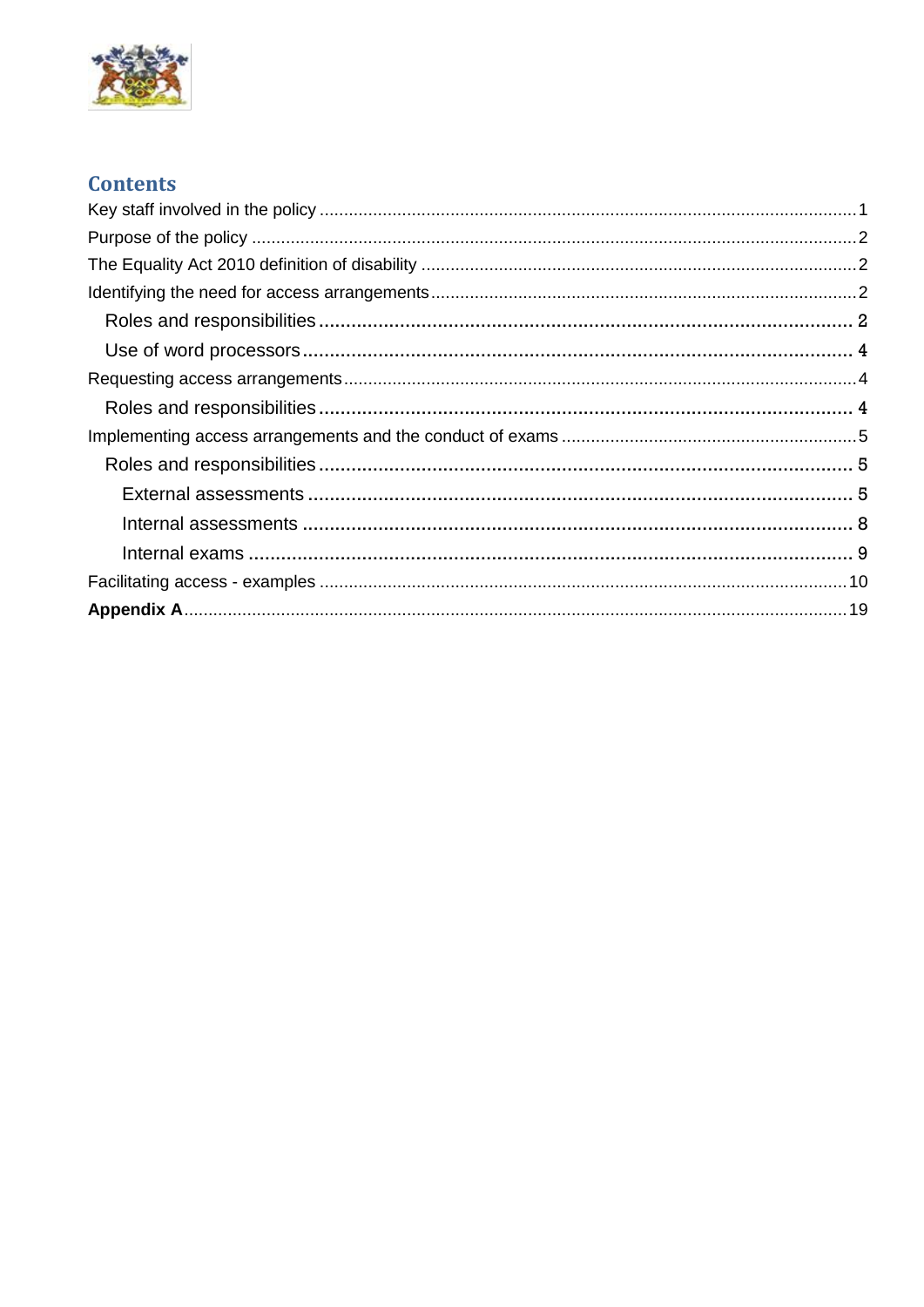

# <span id="page-2-0"></span>**Key staff involved in the policy**

| <b>Role</b>                        | Name(s)         |
|------------------------------------|-----------------|
| <b>SENCo</b>                       | Mrs. R. Carron  |
| <b>Assistant SENCo</b>             | Mrs. V. Bradley |
| SENCo line manager (Senior Leader) | Ms. S. Hay      |
| Head of centre                     | Ms. S. Hay      |
| Assessor(s)                        |                 |
| Access arrangement facilitator(s)  | Mrs. R. Carron  |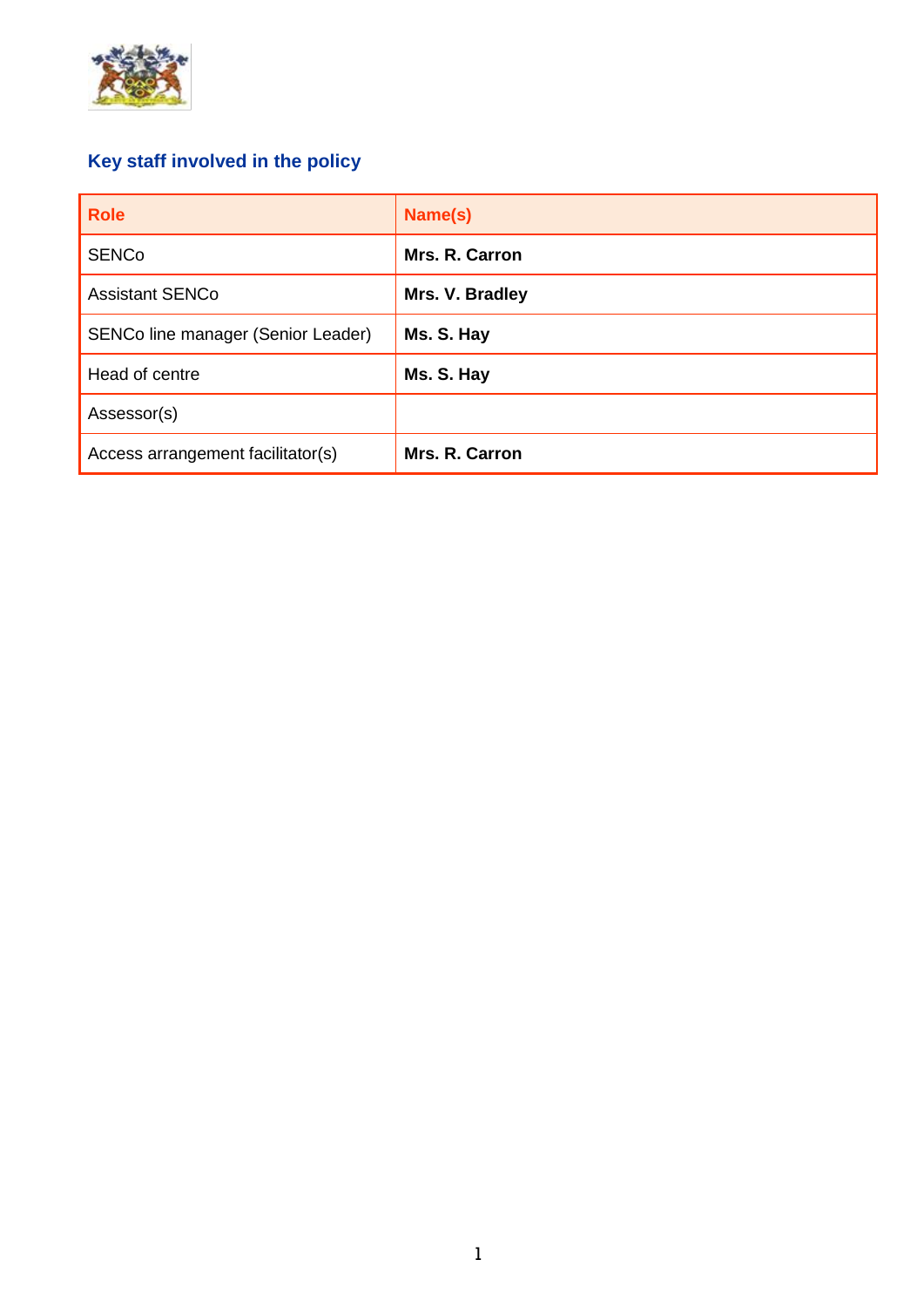

# <span id="page-3-0"></span>**Purpose of the policy**

This document is provided as an exams-specific supplement to the *centre-wide equalities / accessibility policy/plan* which details how the centre will:-

*•* recognise its duties towards disabled candidates, ensuring compliance with all aspects of the Equality Act 2010†, particularly Section 20 (7). This must include a duty to explore and provide access to suitable courses, through the access arrangements process submit applications for reasonable adjustments and make reasonable adjustments to the service the centre provides to disabled candidates. Where the centre is under a duty to make a reasonable adjustment, the centre must not charge a disabled candidate any additional fee in relation to the adjustment or aid; †or any legislation in a relevant jurisdiction other than England and Wales which has an equivalent purpose and effect.

> (General Regulations for Approved Centres, section 5.4) This publication is further referred to in this policy as [GR](http://www.jcq.org.uk/exams-office/general-regulations)

This policy details how the centre facilitates access to exams and assessments for disabled candidates, as defined under the terms of the Equality Act 2010, by outlining staff roles and responsibilities in relation to:-

- $\blacktriangleright$  identifying the need for appropriate arrangements, reasonable adjustments and/or adaptations (referred to in this policy as 'access arrangements');
- $\blacktriangleright$  requesting access arrangements;
- **Indementing access arrangements and the conduct of exams;**
- ▶ good practice in relation to the Equality Act 2010.

# <span id="page-3-1"></span>**The Equality Act 2010 definition of disability**

A definition is provided on page 9 of the JCQ publication *Adjustments for candidates with disabilities and learning difficulties* [Access Arrangements and Reasonable Adjustments](http://www.jcq.org.uk/exams-office/access-arrangements-and-special-consideration/regulations-and-guidance) 2021-2022

This publication is further referred to in this policy as [AA.](http://www.jcq.org.uk/exams-office/access-arrangements-and-special-consideration/regulations-and-guidance)

# <span id="page-3-2"></span>**Identifying the need for access arrangements**

#### <span id="page-3-3"></span>**Roles and responsibilities**

#### **Head of centre**

- Is familiar with the entire contents, refers to and directs relevant centre staff to the annually updated JCQ publications including [GR](http://www.jcq.org.uk/exams-office/general-regulations) and [AA;](http://www.jcq.org.uk/exams-office/access-arrangements-and-special-consideration/regulations-and-guidance)
- $\blacktriangleright$  Ensures the quality of the access arrangements process within the centre;
- Ensures staff roles, responsibilities and processes in identifying, requesting and implementing access arrangements for candidates (including private candidates) are clearly defined and documented;
- Ensures a policy demonstrating the centre's compliance with relevant legislation is in place.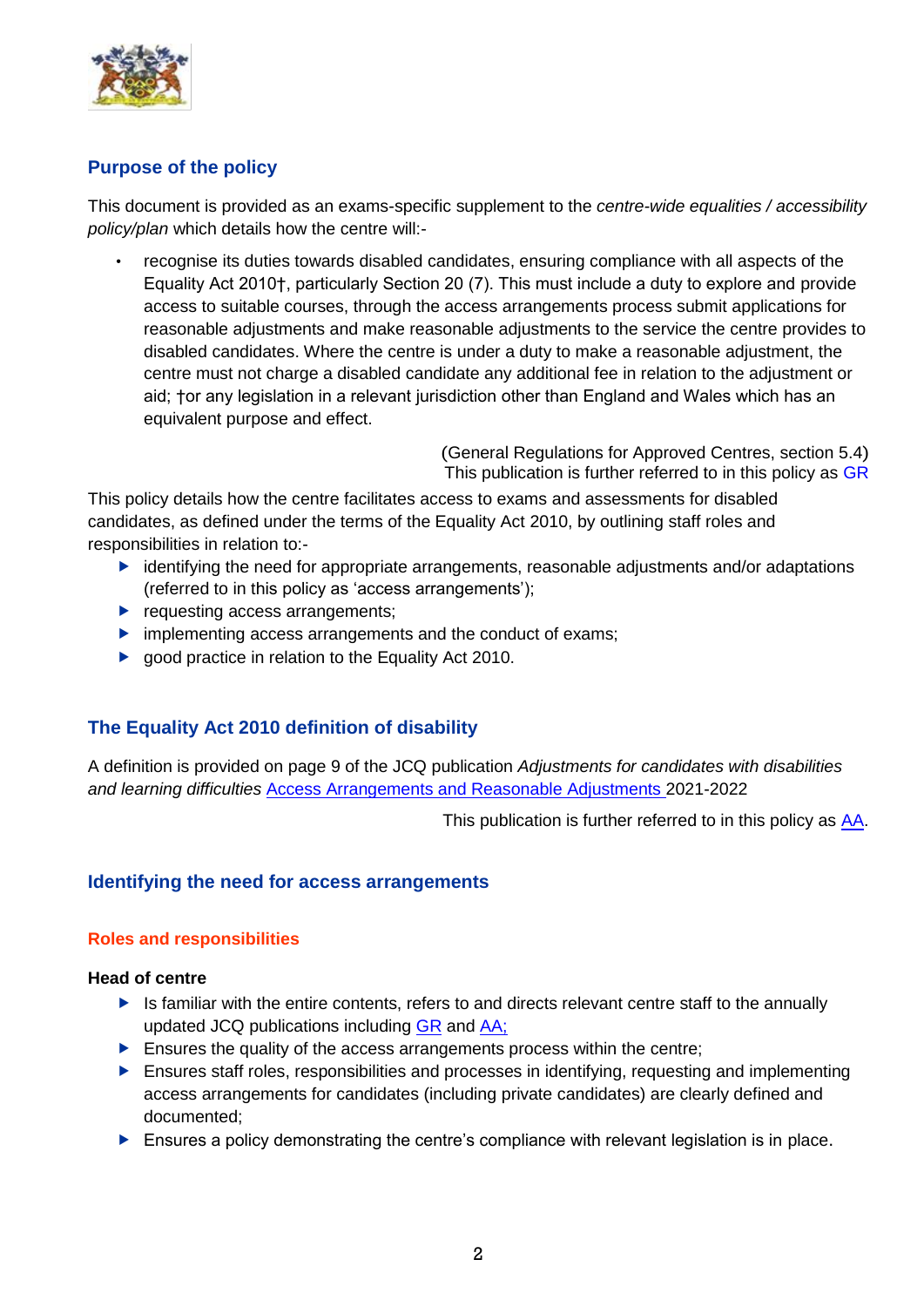

### **Senior leaders**

- Are familiar with the entire contents of the annually updated JCQ publications including  $GR$  and [AA;](http://www.jcq.org.uk/exams-office/access-arrangements-and-special-consideration/regulations-and-guidance)
- Ensures staff roles, responsibilities and processes in identifying, requesting and implementing access arrangements for candidates (including private candidates) are clearly defined and documented;
- $\blacktriangleright$  Ensures a policy demonstrating the centre's compliance with relevant legislation is in place;
- Support the SENCo in determining the need for and implementing access arrangements.

# **Special educational needs and disability coordinator (SENCo)**

- ▶ Has full knowledge and understanding of the contents, refers to and directs relevant centre staff to the annually updated JCQ publication [AA;](http://www.jcq.org.uk/exams-office/access-arrangements-and-special-consideration/regulations-and-guidance)
- ▶ Leads on the access arrangements process to facilitate access for candidates;
- ▶ Defines and documents roles, responsibilities and processes in identifying, requesting and implementing access arrangements;
- Ensures the assessment process is administered in accordance with the regulations and that the correct procedures are followed as per Chapter 7 of [AA;](http://www.jcq.org.uk/exams-office/access-arrangements-and-special-consideration/regulations-and-guidance)
- $\triangleright$  Conducts appropriate assessments to identify the need(s) of a candidate:
- If not the appropriately qualified assessor, works with the person/persons appointed, on all matters relating to assessing candidates and the administration of the assessment process;
- Ensures an appropriately qualified assessor(s) is appointed, evidence of the assessor's qualification(s) is obtained before he / she assesses candidates and that evidence of the qualification(s) of the person(s) appointed is held on file;
- Ensures the qualified assessor(s) has access to the assessment objectives for the relevant specification(s) a candidate is undertaking;
- Ensures that all assessments carried out and arrangements are put in place comply with JCQ and awarding body regulations and guidance;
- Presents when requested by a JCQ Centre Inspector, evidence of the assessor's qualification;
- Ensures arrangements put in place for exams/assessments reflect a candidate's *normal way of working* within the centre;
- Ensures that the access arrangements / reasonable adjustments approved allow the candidate to access the assessment, but do not result in the candidate gaining an unfair advantage.
- ▶ Completes appropriate documentation as required by the regulations of JCQ and the awarding body;
- $\blacktriangleright$  Provide information to evidence the normal way of working of a candidate;
- $\blacktriangleright$  Provides appropriate evidence to confirm the need(s) of a candidate;
- Ensures the need for access arrangements for a candidate is considered on a subject by subject basis;
- Ensures a statement is provided which details the criteria the centre uses to award and allocate word processors for exams;
- $\blacktriangleright$  Provides a policy on the use of word processors in exams and assessments;
- ▶ Works with teaching staff, relevant support staff and the exams office to ensure centredelegated and awarding body approved access arrangements are put in place for candidates taking internal and external exams / assessments;

# **Teaching staff**

Inform the SENCo of any support that might be needed by a candidate.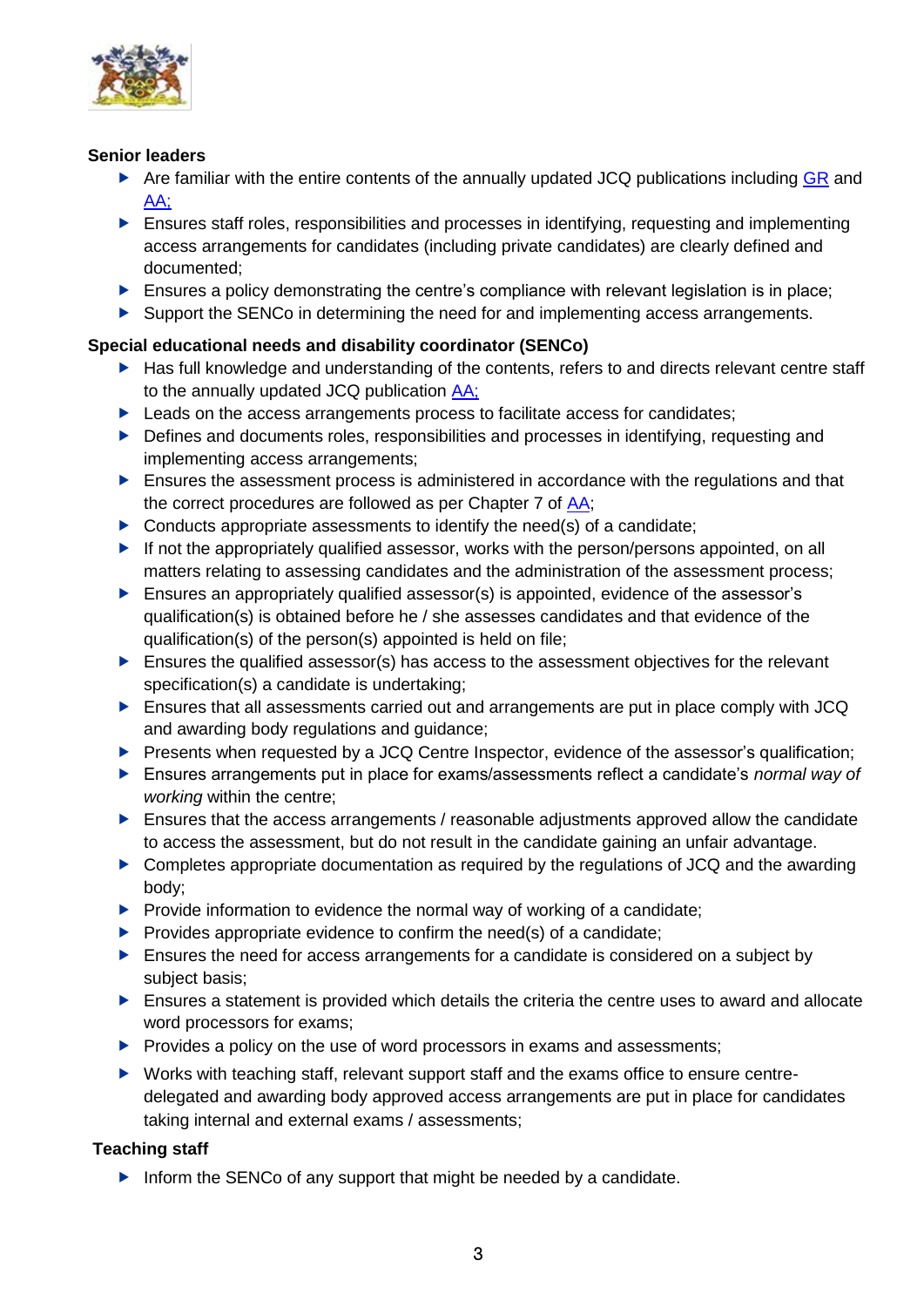

**Support staff** (for example, Learning Support Assistants, Teaching Assistants and Communication Support Workers)

 (where appropriate) Provide comments/observations to support the SENCo to '*paint a holistic picture of need',* confirming normal way of working for a candidate.

#### **Assessor of candidates with learning difficulties**

(An assessor of candidates with learning difficulties will be an appropriately qualified access arrangements assessor/psychologist/specialist assessor)

▶ Has detailed understanding of the current JCQ publication [AA.](http://www.jcq.org.uk/exams-office/access-arrangements-and-special-consideration/regulations-and-guidance)

#### <span id="page-5-0"></span>**Use of word processors**

A centre **must** have a policy on the use of word processors… A member of the centre's senior leadership team must produce a statement for inspection purposes which details the criteria the centre uses to award and allocate word processors for examinations. ([AA](http://www.jcq.org.uk/exams-office/access-arrangements-and-special-consideration/regulations-and-guidance) 5.8)

Required word processor policy is in place – **Appendix A**.

# <span id="page-5-1"></span>**Requesting access arrangements**

#### <span id="page-5-2"></span>**Roles and responsibilities**

#### **SENCo**

- Determines if the arrangements identified for a candidate require prior approval from the awarding body before the arrangements are put in place or if approval is centre-delegated;
- Follows guidance in  $\overline{AA}$  (Section 8) to process approval applications for access arrangements for those qualifications included;
- Applies for approval where this is required, through *Access arrangements online* (AAO), or through the awarding body where qualifications sit outside the scope of AAO;
- Ensures that where approval is required the application is processed on time and no later than the awarding body deadline;
- $\blacktriangleright$  Ensures that the full supporting evidence is in place before an online application is processed;
- ▶ Reviews the evidence before an online application is processed, ensuring that the candidate does meet the published criteria for the respective arrangement;
- ▶ Holds all supporting evidence and presents such evidence to a JCQ Centre Inspector upon request;
- Ensures appropriate and required evidence is held on file to confirm validation responses in AAO including (where required) the completion of JCQ Form 8 (*Application for access arrangements – Profile of learning difficulties*), and/or centre based evidence including concise file note(s) on centre headed paper, signed and dated, and a body of evidence to substantiate the candidate's normal way of working within the centre (Form 8 must only be used for candidates with learning difficulties or where a Language Modifier is required);
- Ensures where form 8 is required to be completed, the form is signed (a handwritten, electronic or typed signature is acceptable) and dated as required **prior** to approval being sought and that the form is provided for processing and inspection purposes (this may be a hard copy paper version or an electronic version);
- $\blacktriangleright$  Ensures the names of all other assessors, who are assessing candidates studying qualifications covered by AAO are entered into AAO to confirm their status;
- Confirms by ticking the *'Confirmation'* box prior to submitting the application for approval that the *'malpractice consequence statement'* has been read and accepted;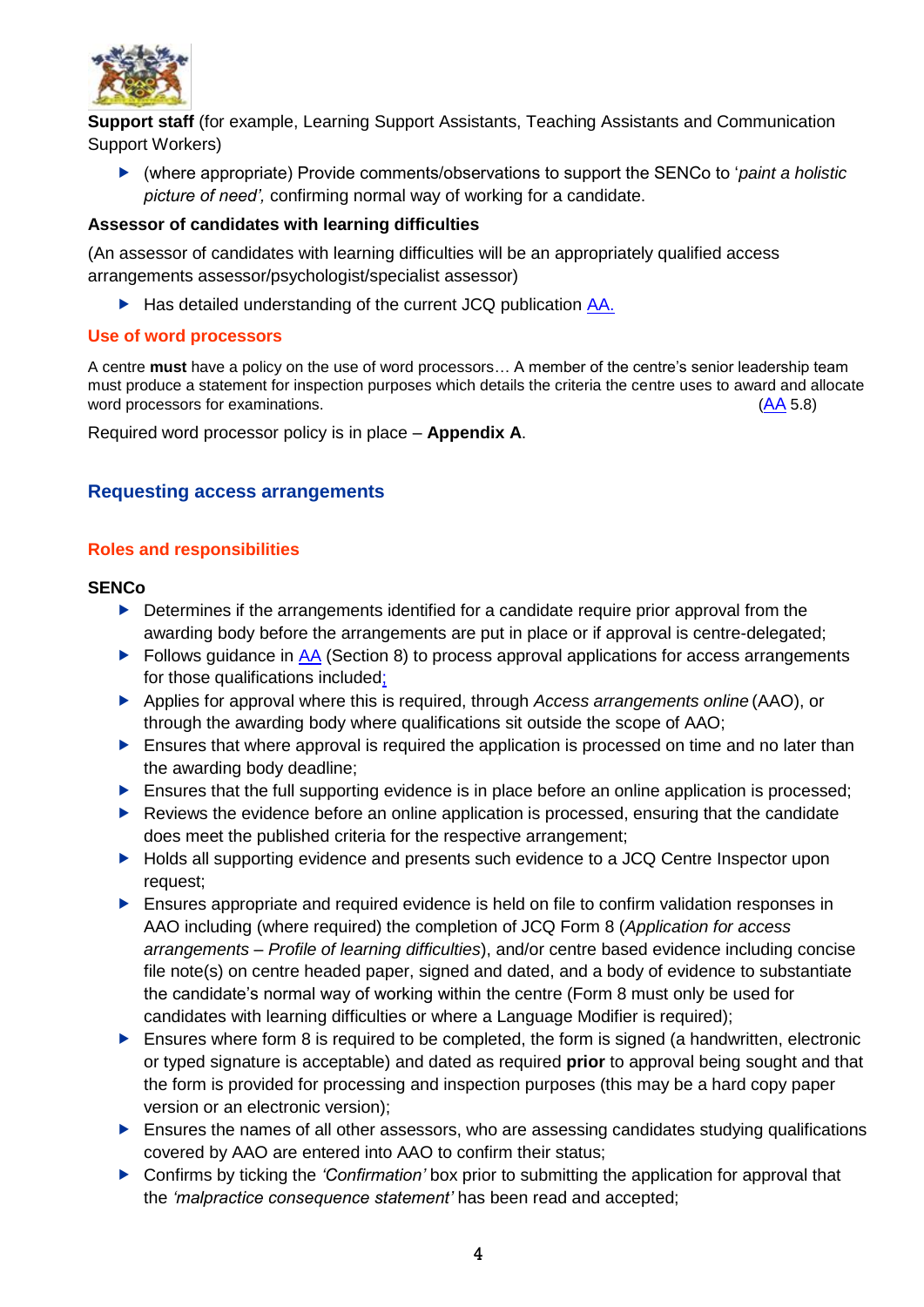

- Makes an *awarding body referral* through AAO where the initial application for approval may not be approved by AAO, where it is deemed by the centre that the candidate does meet the criteria for the arrangement(s):
- Maintains a file / e-folder for each candidate (the required documentation for a candidate will be in hard copy within the candidate's files/each of the required documents held electonically within the candidate's e-folder) that will include:
	- ▶ completed JCQ/awarding body application forms and evidence forms;
	- **D** appropriate evidence to support the need for the arrangement where required;
	- **D** appropriate evidence to support normal way of working within the centre;
	- $\triangleright$  in addition, for those qualifications covered by AAO (where approval is required), a printout/PDF of the AAO approval and a candidate personal data consent form (which provides candidate consent to their personal details being shared).
- Presents the files / e-folders when requested by a JCQ Centre Inspector and addresses any queries / questions raised;
- $\blacktriangleright$  If SENCo is unavailable, presents the files / e-folders of access arrangements candidates when requested by a JCQ Centre Inspector and addresses any queries / questions raised;
- **Liaises with teaching staff regarding any appropriate modified paper requirements for** candidates.

#### **Examinations and Data Manager (EDM)**

- Is familiar with the entire contents of the annually updated JCQ publication  $GR$  and is aware of information contained in [AA](http://www.jcq.org.uk/exams-office/access-arrangements-and-special-consideration/regulations-and-guidance) where this may be relevant to the EO role;
- Obtains a copy from the master file (held with SENCo) for each candidate a print out of the AAO approval and a signed data protection notice (which provides candidate consent to their personal details being shared)
- **Liaises with SENCo regarding any appropriate modified paper requirements for candidates;**
- Following the appropriate process (using AAO for those qualifications included in the tool; using *Form VQ/EA*), orders published modified papers, by the awarding body's deadline for the exam series, where these may be required for a candidate;
- $\blacktriangleright$  Liaises with the SENCo to ensure arrangements are in place to either order a non-interactive electronic (PDF) question paper or to open question paper packets in the secure room within 90 minutes of the published starting time of the exam where the centre is permitted to modify a timetabled written component exam paper (copy on coloured paper, enlarge to A3 or copy to single sided print)

# <span id="page-6-0"></span>**Implementing access arrangements and the conduct of exams**

#### <span id="page-6-1"></span>**Roles and responsibilities**

#### <span id="page-6-2"></span>**External assessments**

These are assessments which are normally set and marked/examined by an awarding body which must be conducted according to awarding body instructions and/or the JCQ publication *[Instructions for](http://www.jcq.org.uk/exams-office/ice---instructions-for-conducting-examinations)  [conducting examinations](http://www.jcq.org.uk/exams-office/ice---instructions-for-conducting-examinations)* (ICE).

#### **Head of centre**

 Supports the SENCo, the Examinations and Data Manager (EDM) and other relevant centre staff in ensuring appropriate arrangements, adjustments and adaptations are in place to facilitate access for disabled candidates to exams;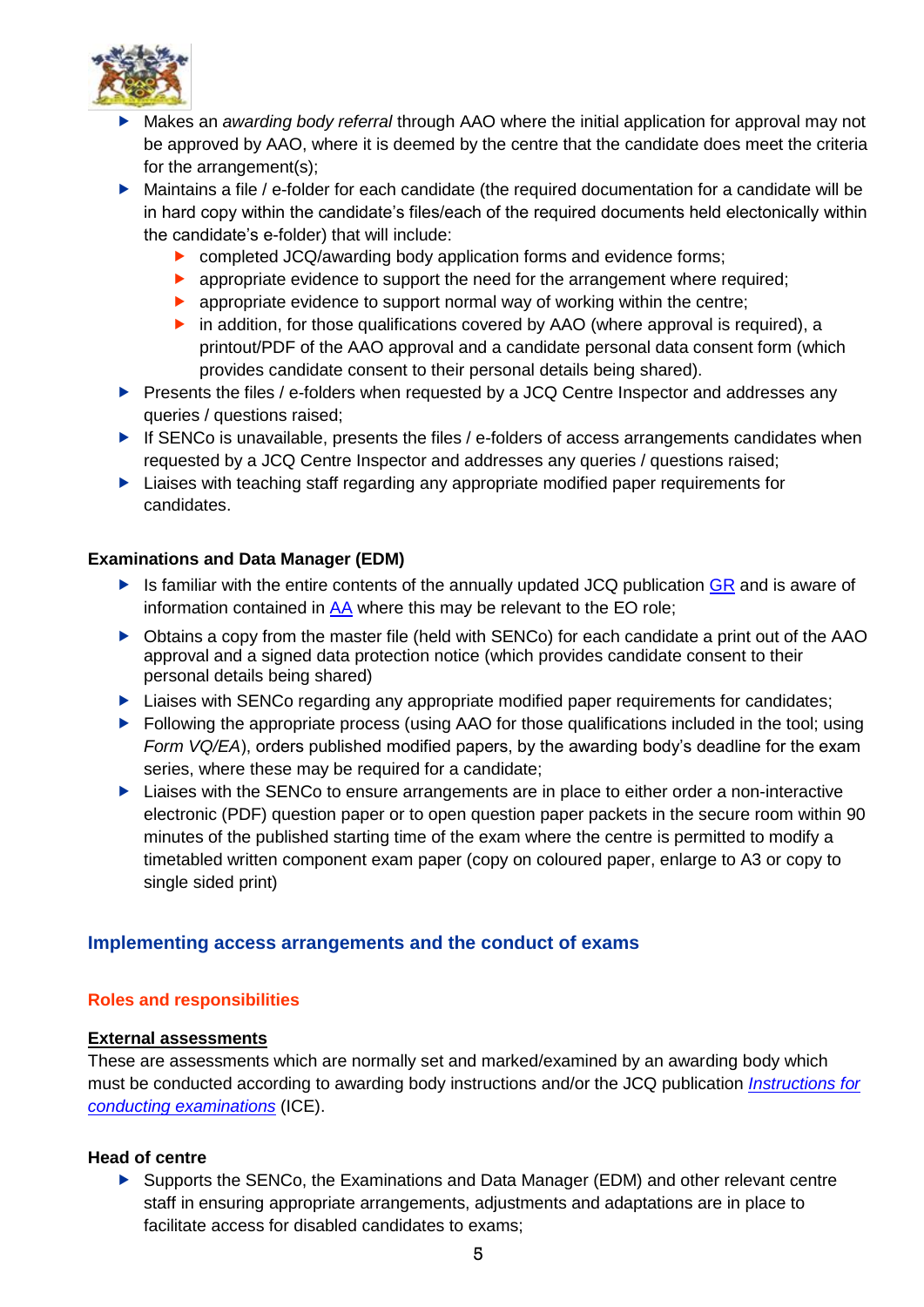

 Senior staff responsible for the centre's **emergency evacuation procedures** and the arrangements that may need to be in place for a candidate with a disability who may need assistance when an exam room is evacuated.

### **SENCo**

- Ensures appropriate arrangements, adjustments and adaptations are in place to facilitate access for candidates where they are disabled within the meaning of the Equality Act (unless a temporary emergency arrangement is required at the time of an exam);
- ▶ Ensures a candidate is involved in any decisions about arrangements, adjustments and/or adaptations that may be put in place for him/her and ensures the candidate understands what will happen at exam time;
- Ensures that any arrangements put in place do not unfairly disadvantage or advantage disabled candidates;
- ► Liaises with the EDM regarding facilitation and invigilation of access arrangement candidates in exams;
- Appoints appropriate centre staff as facilitators to support candidates (practical assistant, prompter, Language Modifier, reader, scribe or Sign Language Interpreter);
- Ensures facilitators supporting candidates are appropriately trained and understand the rules of the particular access arrangement(s);
- $\blacktriangleright$  Ensures a facilitator acting as a prompter is aware of the appropriate way to prompt depending on the needs of the candidate;
- ▶ Liaises with the EDM where a facilitator may be required to support a candidate requiring an emergency (temporary) access arrangement at the time of exams;
- **Liaises with the EDM to ensure that invigilators are made aware of the Equality Act 2010 and** are trained in disability issues;
- Monitors, in internal tests / mock exams, the use of arrangements granted to a candidate and where a candidate has never made use of the arrangements, may consider withdrawing the arrangement, provided the candidate will not be placed at a substantial disadvantage;
- Is familiar with the instructions for *Invigilation arrangements for candidates with access arrangements and Access arrangements* in [ICE](http://www.jcq.org.uk/exams-office/ice---instructions-for-conducting-examinations) 2021-2022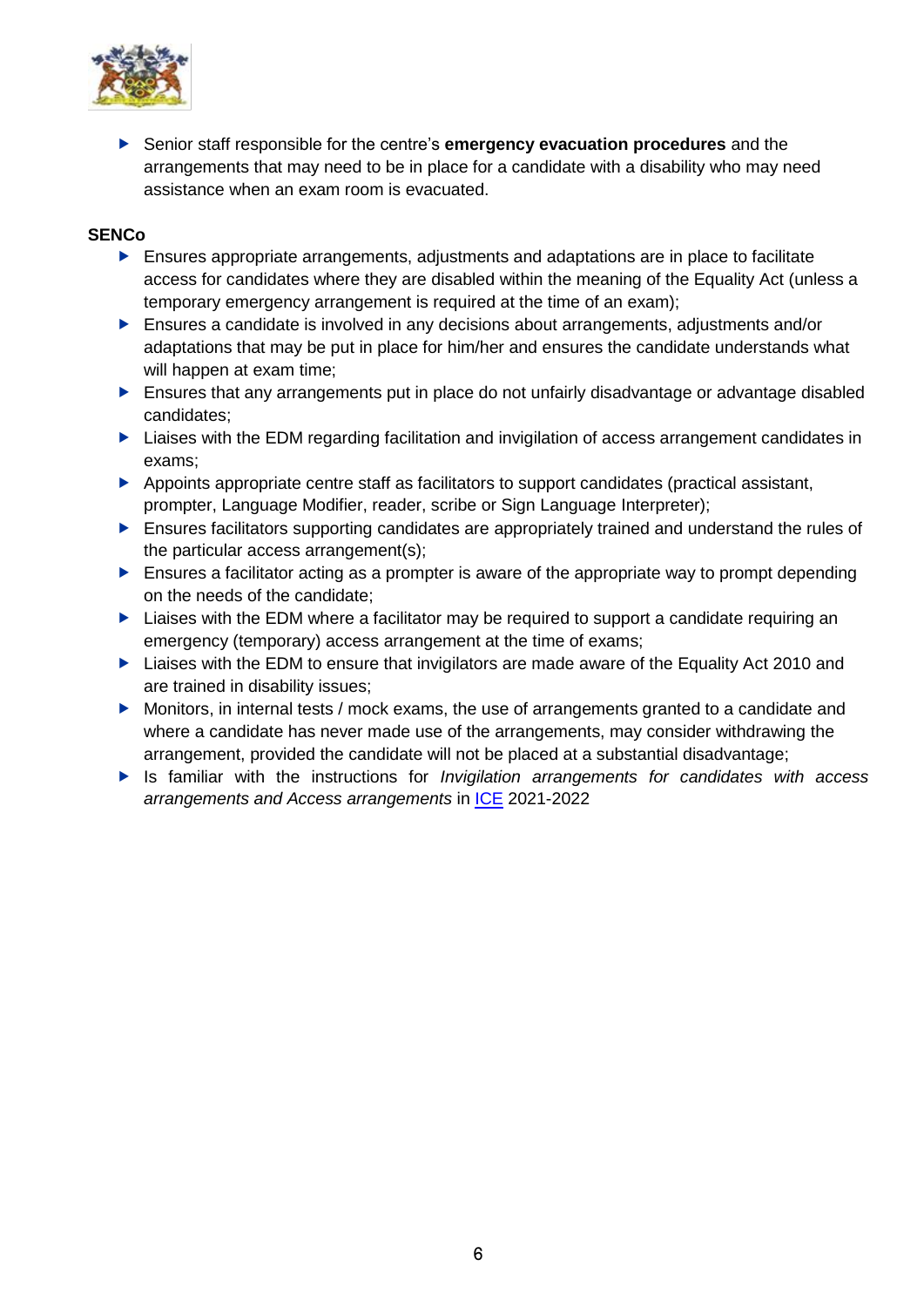

# **Examinations and Data Manager (EDM)**

- Understands and follows instructions for *Invigilation arrangements for candidates with access arrangements* and *Access arrangements* in [ICE](http://www.jcq.org.uk/exams-office/ice---instructions-for-conducting-examinations) 2021-2022;
- Ensures that prior to any arrangements being put in place checks are made that arrangements do not impact on any assessment criteria/competence standards being tested;
- Ensures that any arrangements put in place do not unfairly disadvantage or advantage disabled candidates;
- ▶ Ensures a candidate is involved in any decisions about arrangements, adjustments and/or adaptations that may be put in place for him/her and ensures the candidate understands what will happen at exam time;
- Ensures exam information (JCQ information for candidates documents, individual exam timetable etc.) is adapted where this may be required for a disabled candidate to access it;
- **Ensures invigilators supervising access arrangement candidates are trained in their role and** understand the invigilation arrangements required for access arrangement candidates and the role of any facilitator;
- Ensures a record of the content of training given to those facilitating an access arrangement for a candidate under examination conditions is kept and retained on file until the deadline for reviews of marking has passed or until any appeal, malpractice or other results enquiry has been completed, whichever is later;
- $\blacktriangleright$  Ensures a facilitator acting as a prompter is aware of the appropriate way to prompt depending on the needs of the candidate;
- **Liaises with other relevant centre staff regarding the provision of appropriate rooming and** equipment that may be required to facilitate access for disabled candidates to exams;
- Provides cover sheets prior to the start of an exam where required for particular access arrangements and ensures that these have been fully completed before candidates' scripts are dispatched to examiners/markers:-
	- prints pre-populated cover sheets from AAO where this is required for particular arrangements.
- Ensures cover sheets, where these are required by the arrangement are completed as required by facilitators;
- ▶ Liaises with the SENCo and other relevant centre staff to ensure appropriate arrangements, adjustments and adaptations are in place to facilitate access for disabled candidates to exams;
- ▶ Liaises with the SENCo regarding the facilitation and invigilation of access arrangement candidates;
- ▶ Liaises with the SENCo to ensure that invigilators are made aware of the Equality Act 2010 and are trained in disability issues;
- ▶ Liaises with the SENCo regarding rooming of access arrangement candidates;
- $\blacktriangleright$  Liaises with the SENCo to ensure exam information (JCQ information for candidates documents, individual exam timetable etc.) is adapted where this may be required for a disabled candidate to access it;
- **Ensures appropriate seating arrangements are in place where different arrangements may need** to be made for a candidate to facilitate access to his/her exams;
- Ensures candidates with access arrangements are identified on exam room seating plans and invigilators are made aware of the arrangements awarded and invigilators informed of those candidates with access arrangements and made aware of the access arrangement(s) awarded;
- Ensures invigilators are briefed prior to each exam session of the arrangements in place for a disabled candidate in their exam room;
- Checks in advance of dated exams/assessments that modified paper orders have arrived (and if not will contact the awarding body to ensure that papers are available when required);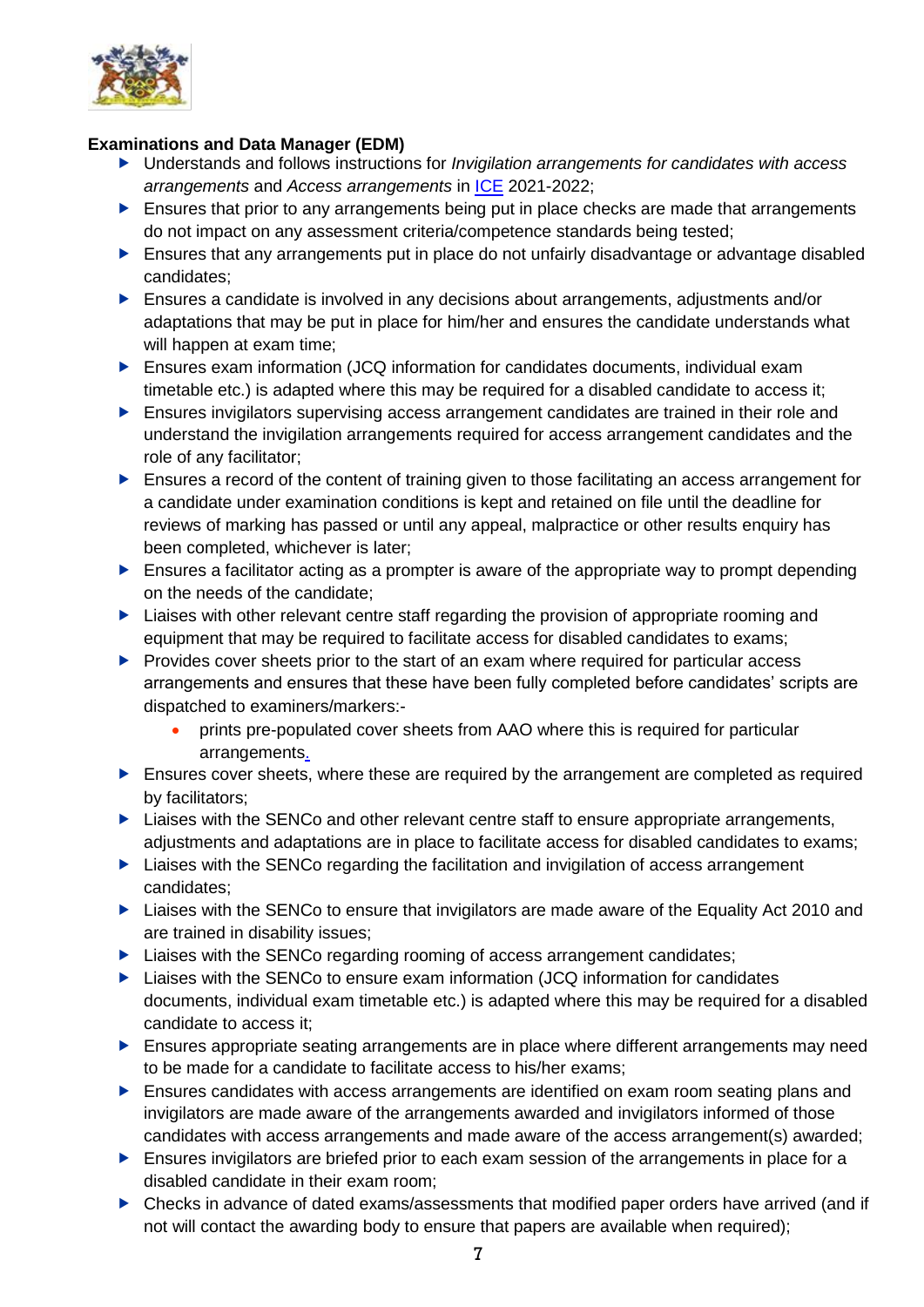

- Understands that where permitted / approved, a secure question paper packet may need to be opened early in the secure room to facilitate the following:-
	- a Language Modifier may have access to the question paper 60 minutes prior to the awarding body's published start time for the exam in order to prepare;
	- the Communication Professional may have access to the question paper 60 minutes prior to the awarding body's published start time for the exam in order to prepare;
	- the Live Speaker may have access to the question paper 60 minutes prior to the awarding body's published start time for the exam in order to prepare.
- Makes modifications that are permitted by the centre (a question paper copied onto coloured paper, an A4 to A3 enlarged paper or a paper printed on single sheets or where a question paper may need to be scanned into PDF format where a candidate is approved the use of a computer reader) that may be required and either accesses a non-interactive electronic (PDF) question paper or opens the exam question paper packet in the secure room no earlier than 90 minutes prior to the awarding body's published start time of the exam;
- Has a process in place to deal with emergency (temporary) access arrangements as they arise at the time of exams in terms of rooming and invigilation;
- $\blacktriangleright$  Liaises with the SENCo where a facilitator may be required to support a candidate requiring an emergency (temporary) access arrangement at the time of exams;
- Where required for emergency (temporary) access arrangements, applies for approval through AAO or through the awarding body where qualifications sit outside the scope of AAO.

# **Other relevant centre staff**

- Support the SENCo and the EDM to ensure appropriate arrangements, adjustments and adaptations are in place to facilitate access for disabled candidates to exams;
- Staff responsible for **IT or other specialist equipment** that may need to be provided or adapted for a candidate;
- Estates/site staff responsible for **rooms and non-specialist equipment** (chairs, tables, clocks etc.) used for exams that may need to be adapted for a candidate;
- Senior staff responsible for the centre's **emergency evacuation procedures** and the arrangements that may need to be in place for a candidate with a disability who may need assistance when an exam room is evacuated.

# <span id="page-9-0"></span>**Internal assessments**

These are non-examination assessments (NEA) which are normally set by a centre/awarding body, marked and internally moderated/standardised by the centre and externally moderated by the awarding body.

#### **SENCo**

- **Liaises with teaching staff to implement appropriate access arrangements for candidates;**
- Ensures centre-delegated and awarding body approved arrangements are in place prior to a candidate taking his/her first formal supervised assessment;
- Ensures candidates are aware of the access arrangements that are in place for their assessments;
- $\blacktriangleright$  Ensures a candidate has had appropriate opportunities to practise using the exam arrangement(s) before his / her examinations;
- **Ensures facilitators supporting candidates are appropriately trained and understand the rules of** the particular access arrangement(s);
- Ensures cover sheets are completed as required by facilitators;
- $\blacktriangleright$  Liaises with the teacher where a facilitator may be required to support a candidate requiring an emergency (temporary) access arrangement at the time of his/her formal supervised assessment.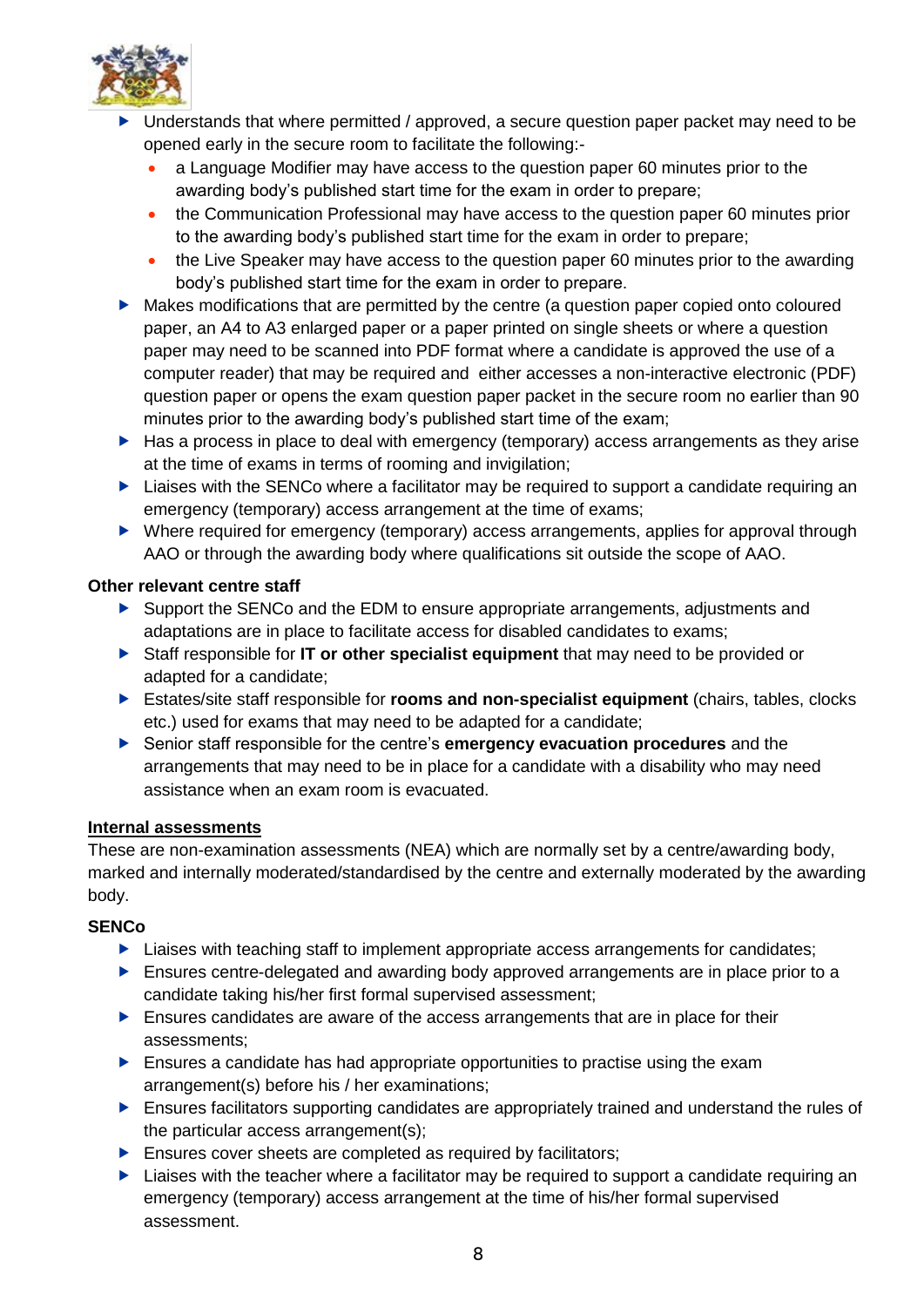

### **Teaching staff**

- Support the SENCo in implementing appropriate access arrangements for candidates;
- Provide the SENCo with assessment schedules to ensure arrangements are put in place when required;
- ▶ Liaise with the SENCo regarding assessment materials that may need to be modified for a candidate.

#### <span id="page-10-0"></span>**Internal exams**

These are exams or tests which are set and marked within the centre; normally a pre-cursor to external assessments.

### **Special educational needs and disability coordinator (SENCo)**

- **Liaises with teaching staff to implement appropriate access arrangements for candidates;**
- **Liaises with the exams office to implement appropriate access arrangements for candidates.**

### **Examinations and Data Manager (EDM)**

- ▶ Support the SENCo in implementing appropriate access arrangements for candidates;
- Provide the SENCo with internal exam timetable to ensure arrangements are put in place when required.

### **Teaching staff**

- ▶ Support the SENCo in implementing appropriate access arrangements for candidates;
- $\blacktriangleright$  Provide exams materials that may need to be modified for a candidate;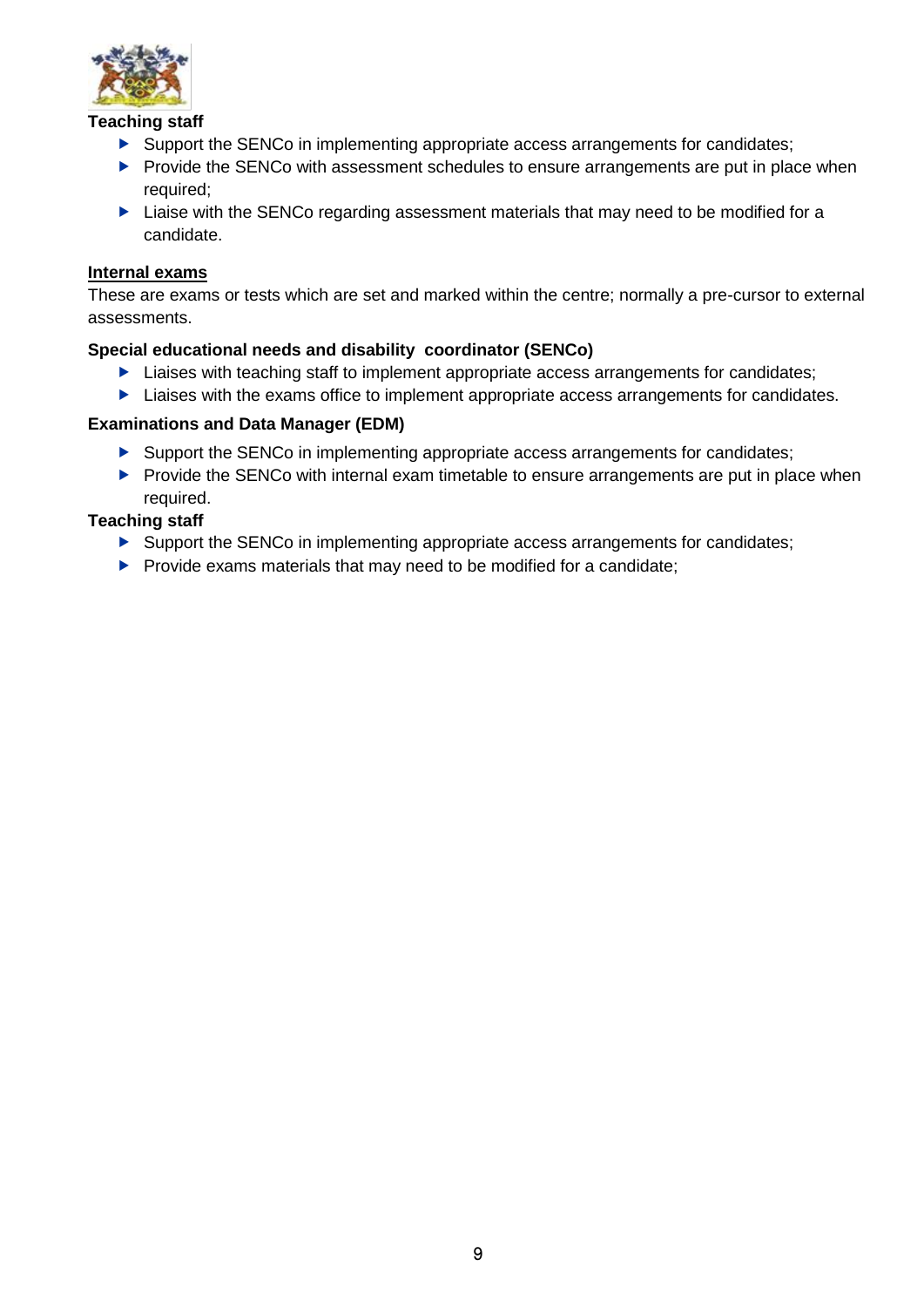

# **Facilitating access - examples**

The following information confirms the centre's good practice in relation to the Equality Act 2010 and the conduct of examinations.

On a candidate by candidate basis, consideration is given to:-

- **adapting assessment arrangements;**
- adapting assessment materials;
- $\blacktriangleright$  the provision of specialist equipment or adaptation of standard equipment;
- **A** adaptation of the physical environment for access purposes.

The table provides example arrangements, adjustments and adaptations that are considered to meet the need(s) of a candidate and the actions considered/taken by the centre for the purposes of facilitating access.

<span id="page-11-0"></span>

| <b>Example of candidate need(s)</b>                                                    | <b>Arrangements explored</b>                        | <b>Centre actions</b>                                                                                                                |
|----------------------------------------------------------------------------------------|-----------------------------------------------------|--------------------------------------------------------------------------------------------------------------------------------------|
| A medical condition which prevents<br>the candidate from taking exams in<br>the centre | Alternative site for the<br>conduct of examinations | SENCo gathers evidence to support the need for the candidate to take exams at home;                                                  |
|                                                                                        |                                                     | Head of Year provides written statement for file to confirm the need;                                                                |
|                                                                                        | Supervised rest breaks                              | Approval confirmed by SENCo; AAO approval for both arrangements not required;                                                        |
|                                                                                        |                                                     | Head of Year discussion with candidate to confirm the arrangements should be put in place;                                           |
|                                                                                        |                                                     | Exams Team submits 'Alternative site form' for timetabled written exams to awarding body / bodies<br>online using CAP;               |
|                                                                                        |                                                     | An on-line submission must only be made for timetabled written examinations;                                                         |
|                                                                                        |                                                     | Exams Team provides candidate with exam timetable and JCQ information for candidates;                                                |
|                                                                                        |                                                     | Head of Year confirms with candidate the information is understood;                                                                  |
|                                                                                        |                                                     | Head of Year agrees with candidate that prior to each exam will call to confirm fitness to take exam;                                |
|                                                                                        |                                                     | Exams Team allocates invigilator(s) to candidate's timetable; confirms time of collection of exam<br>papers and materials;           |
|                                                                                        |                                                     | Invigilator monitors candidate's condition for each exam and records any issues on incident log;                                     |
|                                                                                        |                                                     | Invigilator records rest breaks (time and duration) on incident log and confirms set time given for<br>exam:                         |
|                                                                                        |                                                     | Invigilator briefs Exams Team after each exam on how candidate's performance in exam may have<br>been affected by his/her condition; |
|                                                                                        |                                                     | Exams Team discusses with Head of Year if candidate is eligible for special consideration (candidate                                 |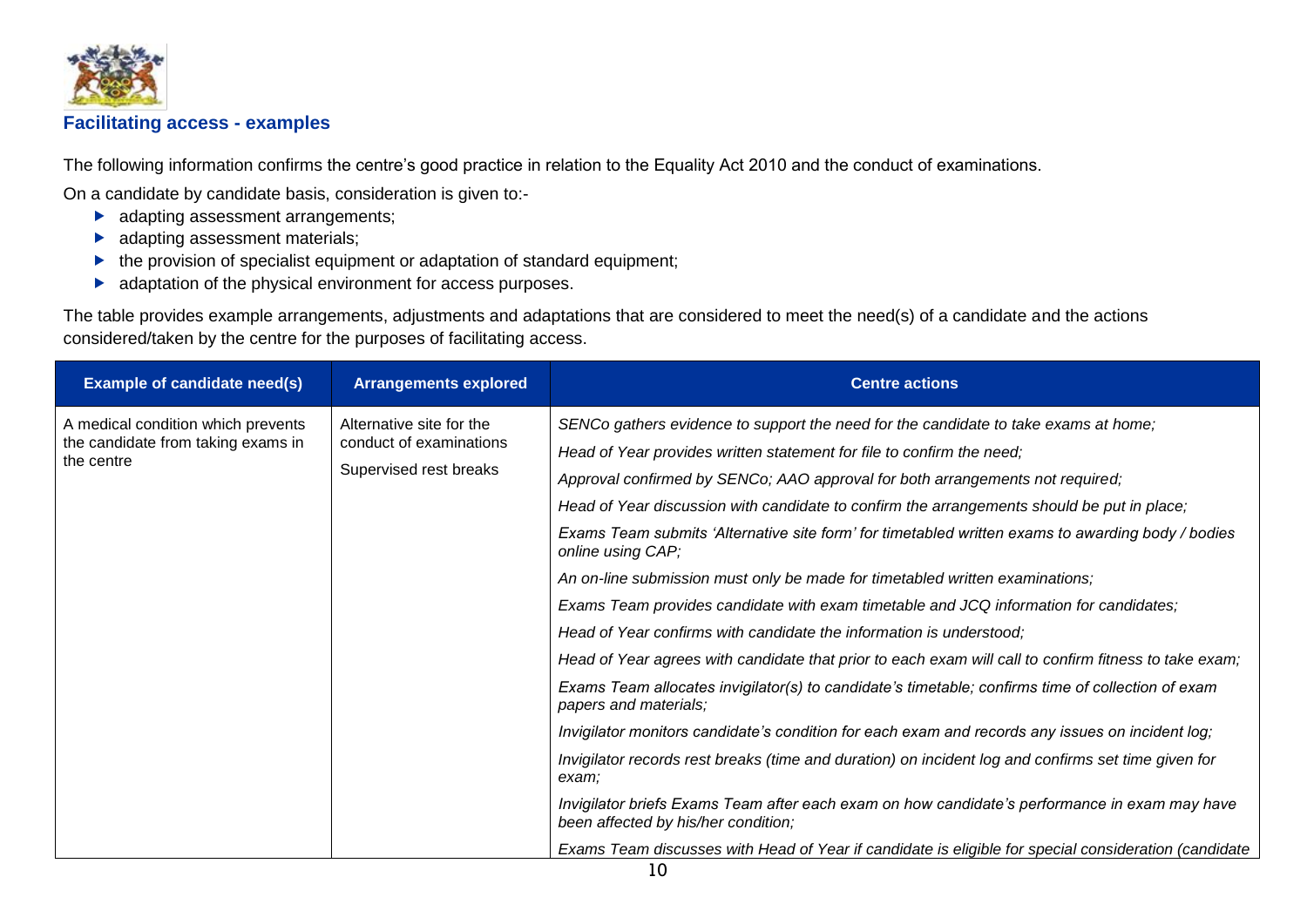

|                                         |                                                    | present but disadvantaged);                                                                                                                                                                                                                                                         |
|-----------------------------------------|----------------------------------------------------|-------------------------------------------------------------------------------------------------------------------------------------------------------------------------------------------------------------------------------------------------------------------------------------|
|                                         |                                                    | Exams Team processes request(s) for special consideration where applicable; incident log(s)<br>provides supporting evidence;                                                                                                                                                        |
|                                         |                                                    | Head of Year informs candidate that special consideration has been requested.                                                                                                                                                                                                       |
| Persistent and significant difficulties | Reader/computer reader                             | Confirms candidate is disabled within the meaning of the Equality Act 2010;                                                                                                                                                                                                         |
| in accessing written text               | 25% Extra time                                     | Papers checked for those testing reading;                                                                                                                                                                                                                                           |
|                                         | Separate invigilation within<br>the centre         | Reader / Computer reader/examination reading pen sourced for use in papers (or sections of<br>papers) testing reading OR up to 50% extra time awarded;                                                                                                                              |
|                                         |                                                    | A short concise file note produced on centre headed paper, signed and dated kept on file, confirming<br>the nature of the candidate's impairment and that the use of a computer reader and / or a reader<br>reflects his / her normal and current way of working within the centre; |
|                                         |                                                    | 25% extra time - Form 8 completed as appropriate;                                                                                                                                                                                                                                   |
|                                         |                                                    | Supporting evidence, AAO approval and signed candidate personal data consent form kept on file.                                                                                                                                                                                     |
| Significant difficulty in concentrating | Prompter                                           | Gathers evidence to support substantial and long term adverse impairment;                                                                                                                                                                                                           |
|                                         | Separate invigilation within<br>the centre         | Confirms with candidate how and when they will be prompted;                                                                                                                                                                                                                         |
|                                         |                                                    | Briefs invigilator to monitor candidate and the method of prompting (call out his name to bring their<br>attention back to the paper - confirms requirement for separate room).                                                                                                     |
| A wheelchair user                       | Desk<br>Rooms                                      | Applies for practical assistant to help candidate set up wheelchair and other equipment in a practical<br>assessment; approval automatically fails so awarding body referral lists the tasks that will be<br>performed;                                                             |
| <b>Facilities</b>                       |                                                    | Provides height adjustable desk in exam room;                                                                                                                                                                                                                                       |
|                                         | Seating arrangements<br><b>Practical assistant</b> | Allocates exam room on ground floor near adapted bathroom facilities;                                                                                                                                                                                                               |
|                                         |                                                    | Spaces desks to allow wheelchair access;                                                                                                                                                                                                                                            |
|                                         |                                                    | Seats candidate near exam room door;                                                                                                                                                                                                                                                |
|                                         |                                                    | Confirms arrangements in place to assist the candidate in case of emergency evacuation of the<br>exam room;                                                                                                                                                                         |
|                                         |                                                    | Practical assistant cover sheet printed from AAO; to be completed by facilitator and inserted inside<br>the candidate's work where this may be applicable to the assessment.                                                                                                        |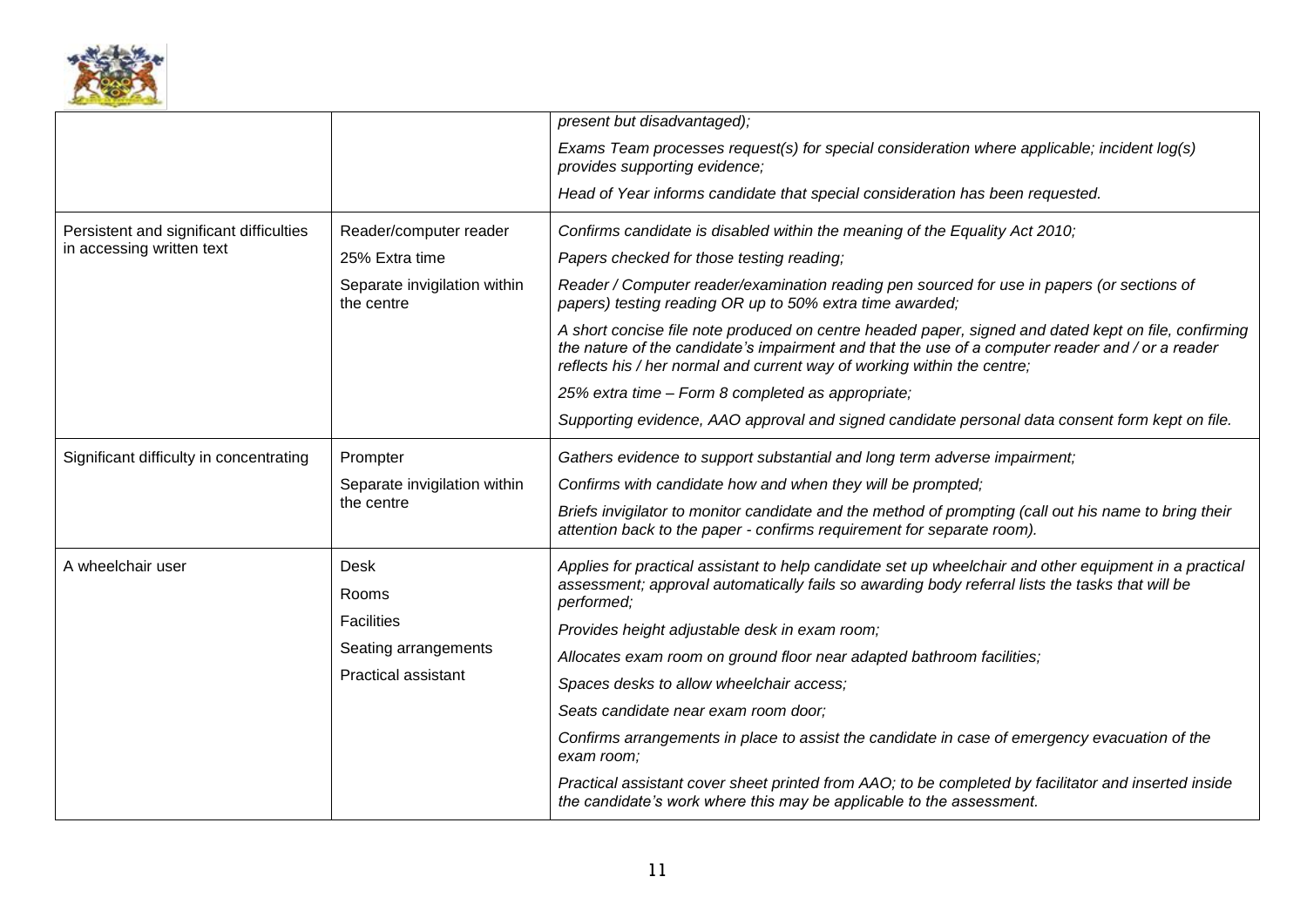

THE COOPERS' COMPANY AND COBORN SCHOOL

Love as Brethren

# **Word processor policy (exams) 2021/22**

| Name of School            | The Coopers' Company and Coborn School |
|---------------------------|----------------------------------------|
| Policy review Date        | November 2021                          |
| Date of next Review       | November 2022                          |
| Who reviewed this policy? | Mrs. A. Titley                         |
| Approved by SLT           | November 2021                          |
|                           |                                        |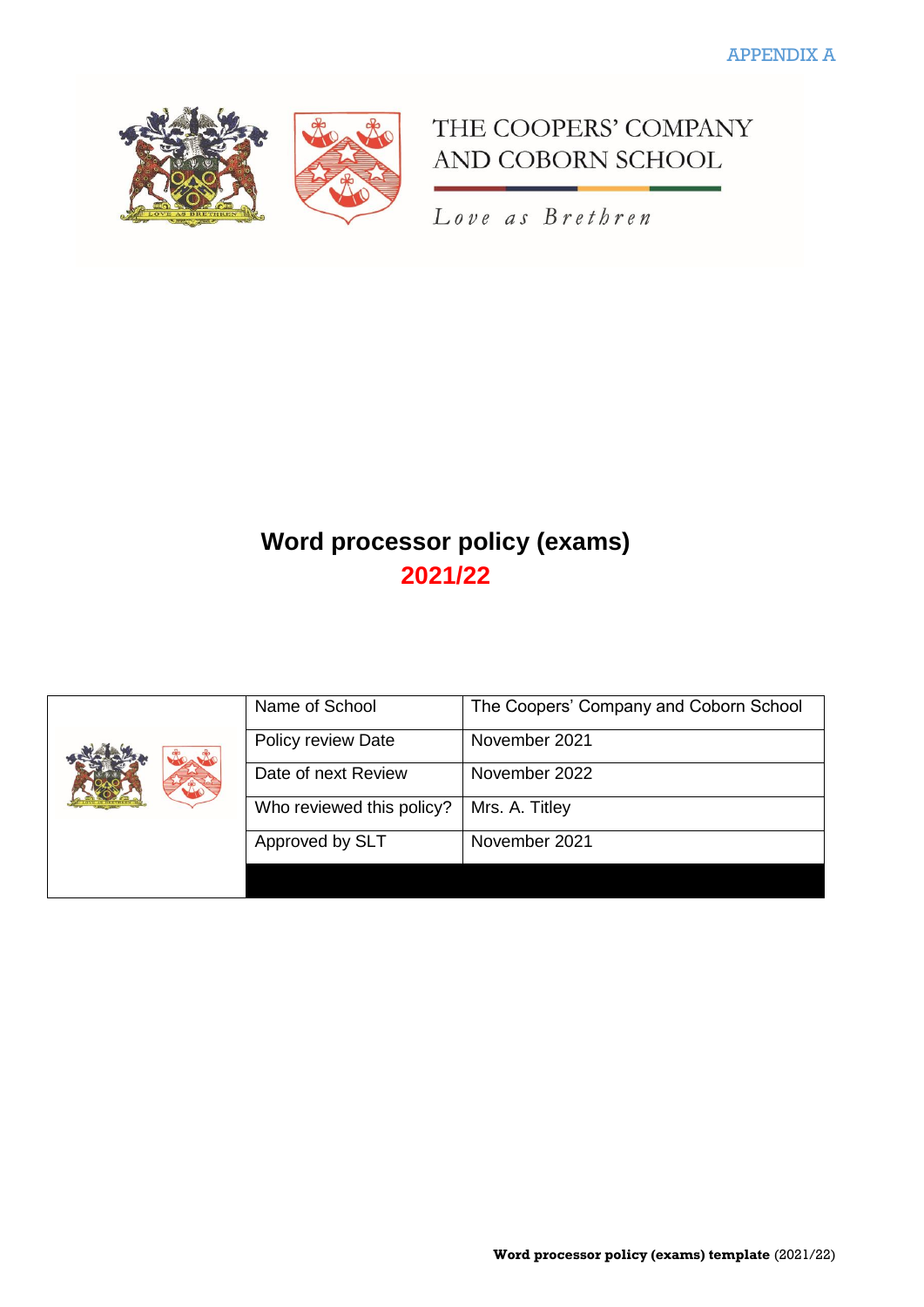

# **Contents**

| The criteria The Coopers' Company and Coborn School uses to award and allocate word processors |  |
|------------------------------------------------------------------------------------------------|--|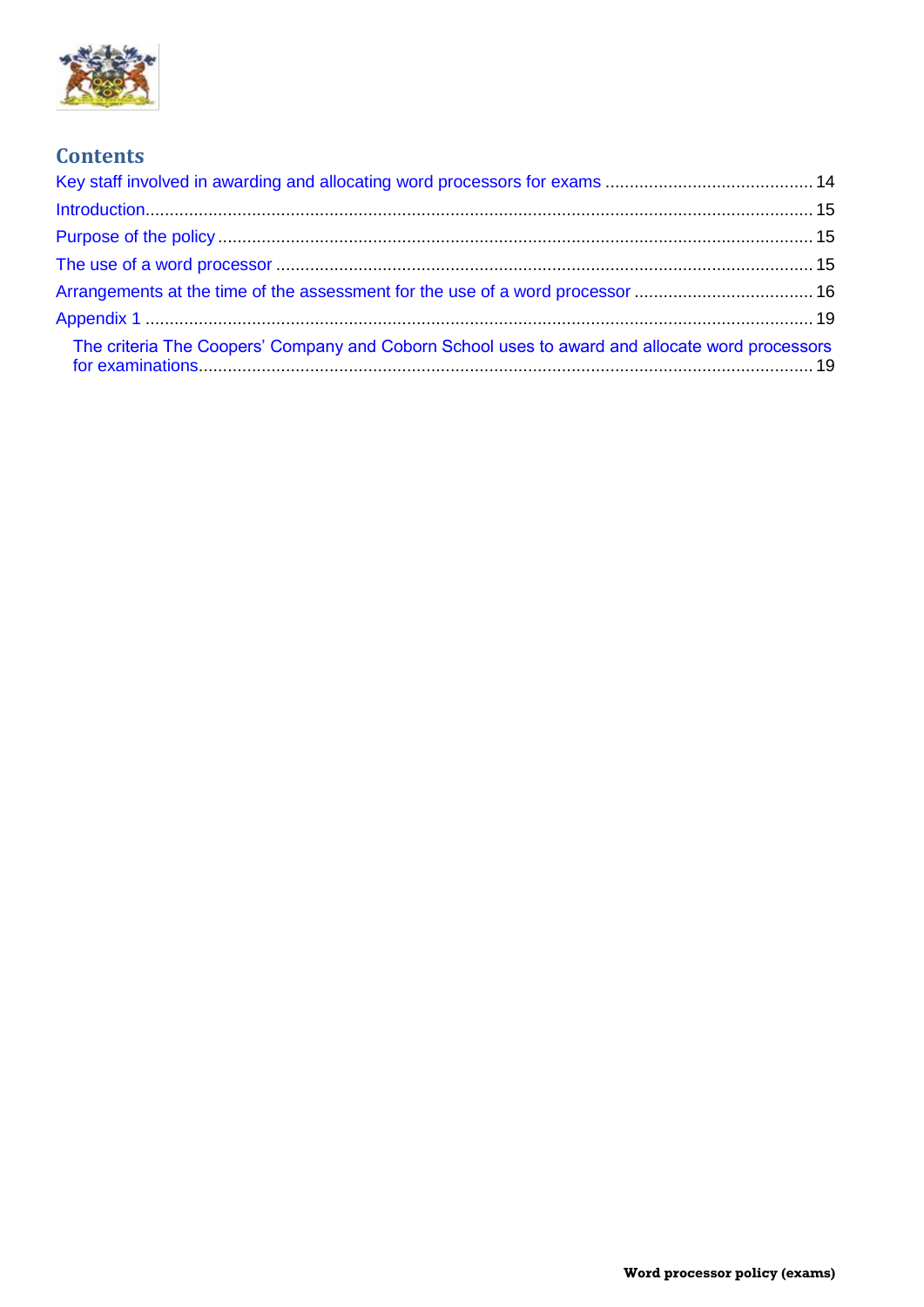

# <span id="page-15-0"></span>**Key staff involved in awarding and allocating word processors for exams**

| <b>Role</b>             | Name(s)                                                                                        |
|-------------------------|------------------------------------------------------------------------------------------------|
| <b>SENDCo</b>           | Mrs. R. Carron                                                                                 |
| <b>Assistant SENDCo</b> | Mrs. V. Bradley                                                                                |
| Exams team              | Mrs. A. Titley - Examinations and Data Manager<br>Mrs. L. Butler - Deputy Examinations Officer |
|                         |                                                                                                |
| SLT member(s)           | Ms. S. Hay                                                                                     |
|                         | Mr. R. Bell                                                                                    |
|                         | Mr. M. Duncan                                                                                  |
|                         | Mrs. J. Harris                                                                                 |
|                         | <b>Mrs R. Carron</b>                                                                           |
|                         | Mr. J. Dudley-Hart                                                                             |
| IT manager              | Mr. B. Kiff                                                                                    |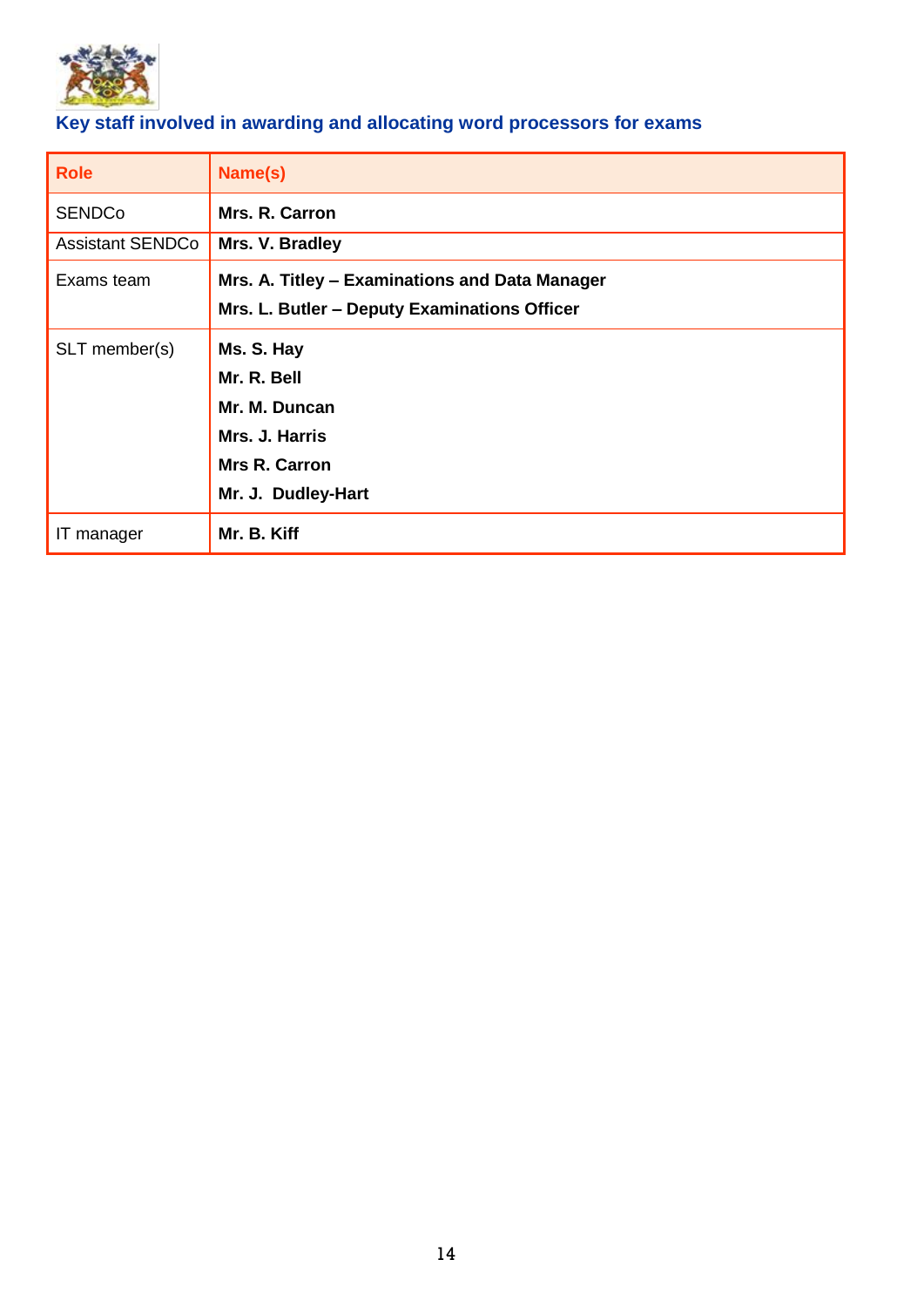**arrangements and instructions for conducting exams.** 

 $\overline{a}$ 

*(AA 4.2.1) (AA 4.2.2) (AA 4.2.3) (AA 4.2.1) (AA 4.2.7)* **Purpose of the policy**

<span id="page-16-1"></span>This policy details how The Coopers' Company and Coborn School (CCCS) complies with AA chapter 4 (Managing the needs of candidates and principles for centres), section 5.8 (Word processor) and ICE (sections 14.20-25) when awarding and allocating a candidate the use of word processor in his/her examinations.

The term 'word processor' is used to describe for example, the use of a computer, laptop or tablet.

# <span id="page-16-2"></span>**The use of a word processor**

The Coopers' Company and Coborn School will:-

- $\blacktriangleright$  allocate the use of a word processor to a candidate with the spelling and grammar check / predictive text disabled (switched off) where it is their normal way of working within the centre;
	- *(AA 5.8.1)*
- award the use of a word processor to a candidate where appropriate to their needs. For example, a candidate with:-

# <span id="page-16-0"></span>**Introduction**

The use of a word processor in exams and assessments is an available access arrangement/ reasonable adjustment.

*[Adjustments 2021-2022](http://www.jcq.org.uk/exams-office/access-arrangements-and-special-consideration/regulations-and-guidance)* **and** *[Instructions for Conducting Examinations 2021-2022](http://www.jcq.org.uk/exams-office/ice---instructions-for-conducting-examinations)* **publications**

The purpose of an access arrangement/reasonable adjustment is to ensure, where possible, that barriers to assessment are removed for a disabled candidate preventing him/her from being placed at a substantial disadvantage as a consequence of persistent and significant difficulties. The integrity of the assessment is maintained, whilst at the same time providing access to assessments for a disabled candidate.

**This policy is reviewed and updated annually on the publication of updated JCQ regulations and guidance on access** 

**References in this policy to AA and ICE relate to/are directly taken from the** *[Access Arrangements and Reasonable](http://www.jcq.org.uk/exams-office/access-arrangements-and-special-consideration/regulations-and-guidance)* 

Although access arrangements/adjustments are intended to allow access to assessments, they cannot be granted where they will compromise the assessment objectives of the specification in question.

Candidates may not require the same access arrangements/reasonable adjustments in each specification. Subjects and their methods of assessments may vary, leading to different demands of the candidate. SENCOs must review the need for access arrangements/reasonable adjustments on a subject-by-subject basis.

The SENCo must ensure that the proposed access arrangements/reasonable adjustments does not disadvantage or advantage a candidate.

The candidate must have had appropriate opportunities to practise using the access arrangement(s)/reasonable adjustment(s) before their first examination.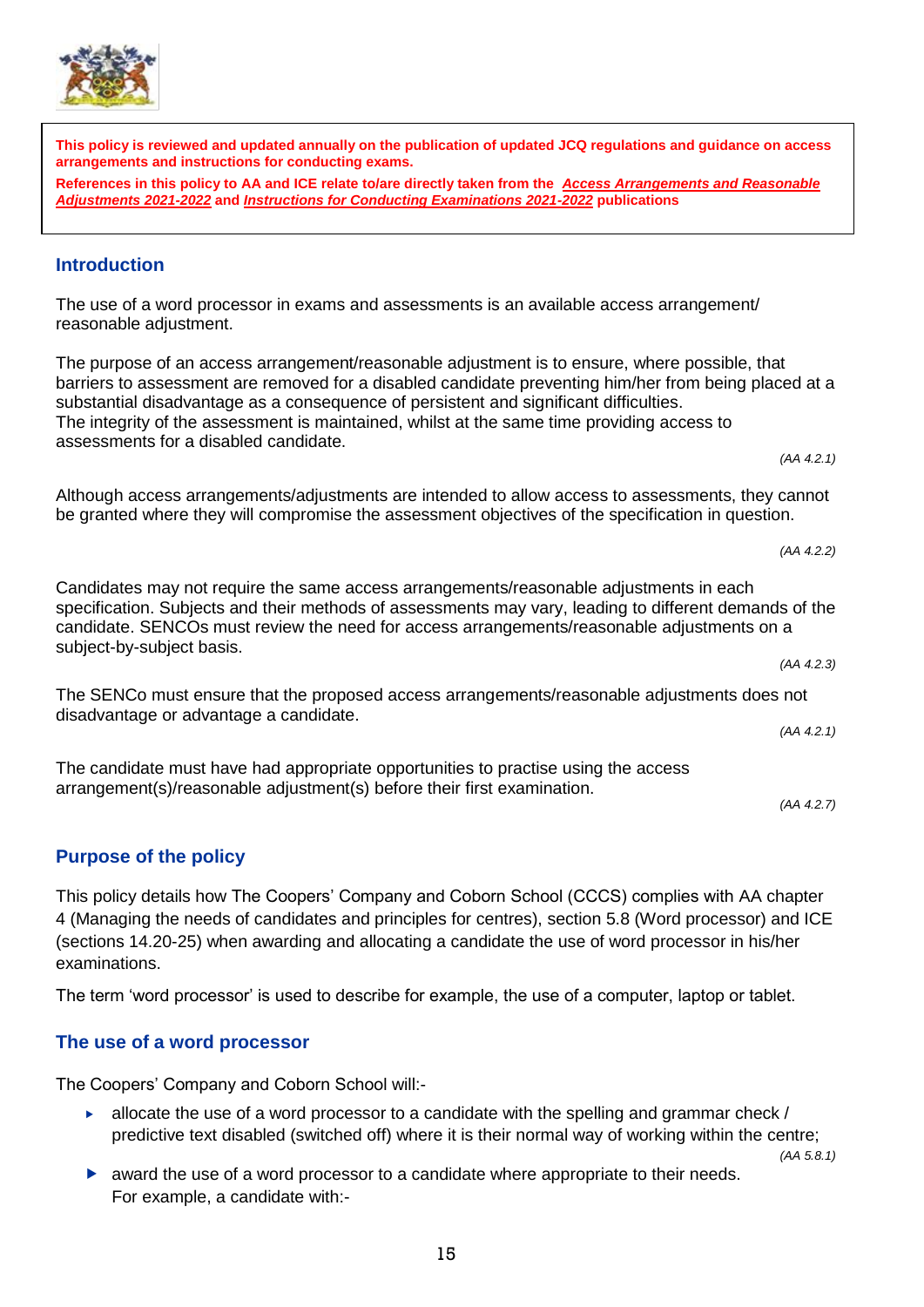

- a learning difficulty which has a substantial and long term adverse effect on their ability to write legibly;
- a medical condition:
- a physical disability;
- a sensory impairment;
- planning and organisational problems when writing by hand;
- poor handwriting.
- only permit the use of a word processor where the integrity of the assessment can be maintained;
- *(AA 4.2.1)* not grant the use of a word processor where it will compromise the assessment objectives of the specification in question;
- *(AA 4.2.2)*   $\triangleright$  consider on a subject-by-subject basis if the candidate will need to use a word processor in each specification;
- *(AA 4.2.3)* process access arrangements/reasonable adjustments at the start of the course, or as soon as practicable having firmly established a picture of need and normal way of working, ensuring arrangements are always approved before an examination or assessment; *(AA 4.2.4)*
- provide the use of word processors to candidates in non-examination assessment components as standard practice unless prohibited by the specification. *(AA 5.8.2)*

The centre will not:-

 $\triangleright$  simply grant the use of a word processor to a candidate because they now want to type rather than write in exams or can work faster on a keyboard, or because they use a laptop at home *(AA 5.8.4)* 

#### **Exceptions**

The only exceptions to the above where the use of a word processor would be considered for a candidate would be:-

- in the event of a temporary injury or impairment, or a diagnosis of a disability or manifestation of an impairment relating to an existing disability arising after the start of the course; *(AA 4.2.4)*
- where the curriculum is delivered electronically and the centre provides word processors to all candidates.

*(AA 5.8.4).*

*(AA 5.8.4)*

# <span id="page-17-0"></span>**Arrangements at the time of the assessment for the use of a word processor**

A candidate using a word processor is accommodated in the following manner:-

- ▶ Where possible students using word processors will be housed in the main exam hall at the rear of the room so they cannot be overlooked by other candidates;
- If this is not possible, then they will be housed together in a smaller room within the school. In compliance with the regulations, CCCS will:-
	- **P** provides a word processor with the spelling and grammar check facility/predictive text disabled (switched off) to a candidate where it is their normal way of working within the centre, unless an awarding body's specification says otherwise;

*(ICE 14.20)*

 $\triangleright$  (where a candidate is to be seated with the main cohort without the use of a power point) checks the battery capacity of the word processor before the candidate's exam to ensure that the battery is sufficiently charged for the entire duration of the exam;

*(ICE 14.21)*

 ensures the candidate is reminded to ensure that their centre number, candidate number and the unit/component code appear on each page as a header or footer e.g. 12845/8001 – 6391/01;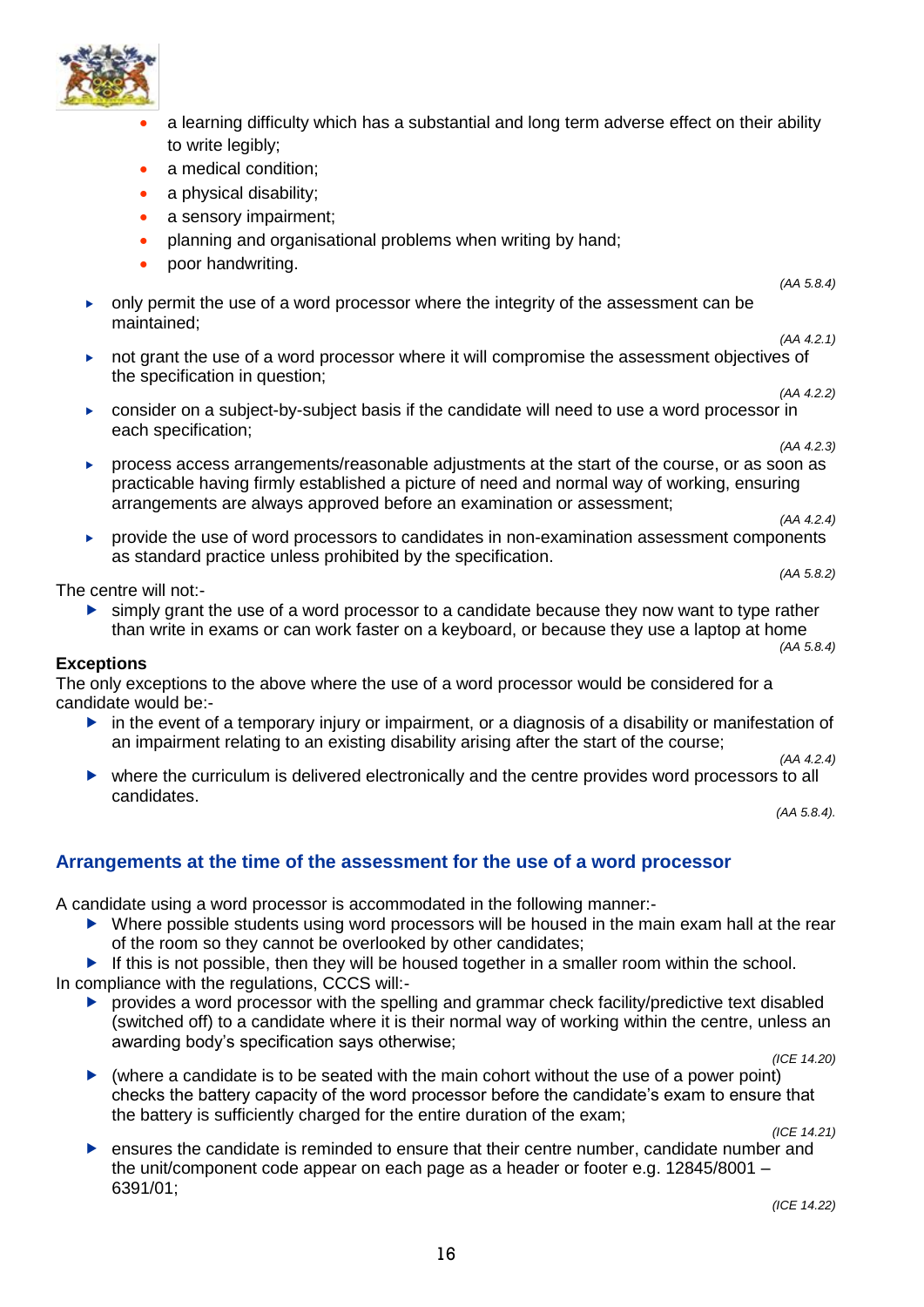

If a candidate is using the software application Notepad or WordPad these do not allow for the insertion of a header or footer. In such circumstances once the candidate has completed the examination and printed off their typed script, they are instructed to handwrite their details as a header or footer. The candidate is supervised throughout this process to ensure that they are solely performing this task and not re-reading their answers or amending their work in any way.

- **EXECUTE:** ensures the candidate understands that each page of the typed script must be numbered, e.g. page 1 of 6; *(ICE 14.23)*
- $\blacktriangleright$  ensures the candidate is reminded to save their work at regular intervals to ensure that if this is a complication or technical issue, the candidate's work is not lost ;
- instructs the candidate to use a minimum of 12pt font and double spacing in order to make marking easier for examiners.

*(ICE 14.24)*

CCCS will ensure the word processor:-

- $\triangleright$  is only used in a way that ensures a candidate's script is produced under secure conditions;
- $\triangleright$  is not used to perform skills which are being assessed;
- $\triangleright$  is not connected to an intranet or any other means of communications;
- $\triangleright$  is in good working order at the time of the exam:
- $\triangleright$  is accommodated in such a way that other candidates are not disturbed and cannot read the screen;
- $\triangleright$  is used as a typewriter, not as a database, although standard formatting software is acceptable and is not connected to an intranet or any other means of communication;
- $\blacktriangleright$  is cleared of any previously stored data;
- $\triangleright$  does not give the candidate access to other applications such as a calculator (where prohibited in the examination), spreadsheets etc;
- ▶ does not include graphic packages or computer aided design software unless permission has been given to use these;
- **L** does not have any predictive text software or an automatic spelling and grammar check enabled unless the candidate has been permitted a scribe or is using speech recognition technology (a scribe cover sheet must be completed), or the awarding body's specification permits the use of automatic spell checking;
- **b** does not include speech recognition technology unless the candidate has permission to use a scribe or relevant software;
- $\triangleright$  is not used on the candidate's behalf by a third party unless the candidate has permission to use a scribe.

#### **Portable storage medium**

CCCS will ensure that any portable storage medium (e.g. a memory stick) used:-

- $\blacktriangleright$  is provided by the centre;
- $\blacktriangleright$  is cleared of any previously stored data.

# **Printing the script after the exam is over**

CCCS will ensure:-

- $\blacktriangleright$  the word processor is either connected to a printer so that a script can be printed off, or have the facility to print from a portable storage medium;
- $\blacktriangleright$  the candidate is present to verify that the work printed is their own:
- **a** word processed script is attached to any answer booklet which contains some of the answers;
- $\triangleright$  where an awarding body requires a cover sheet to be completed this is included with the candidate's typed script (according to the relevant awarding body's instructions).

*(ICE 14.25)*

*(ICE 14.25)*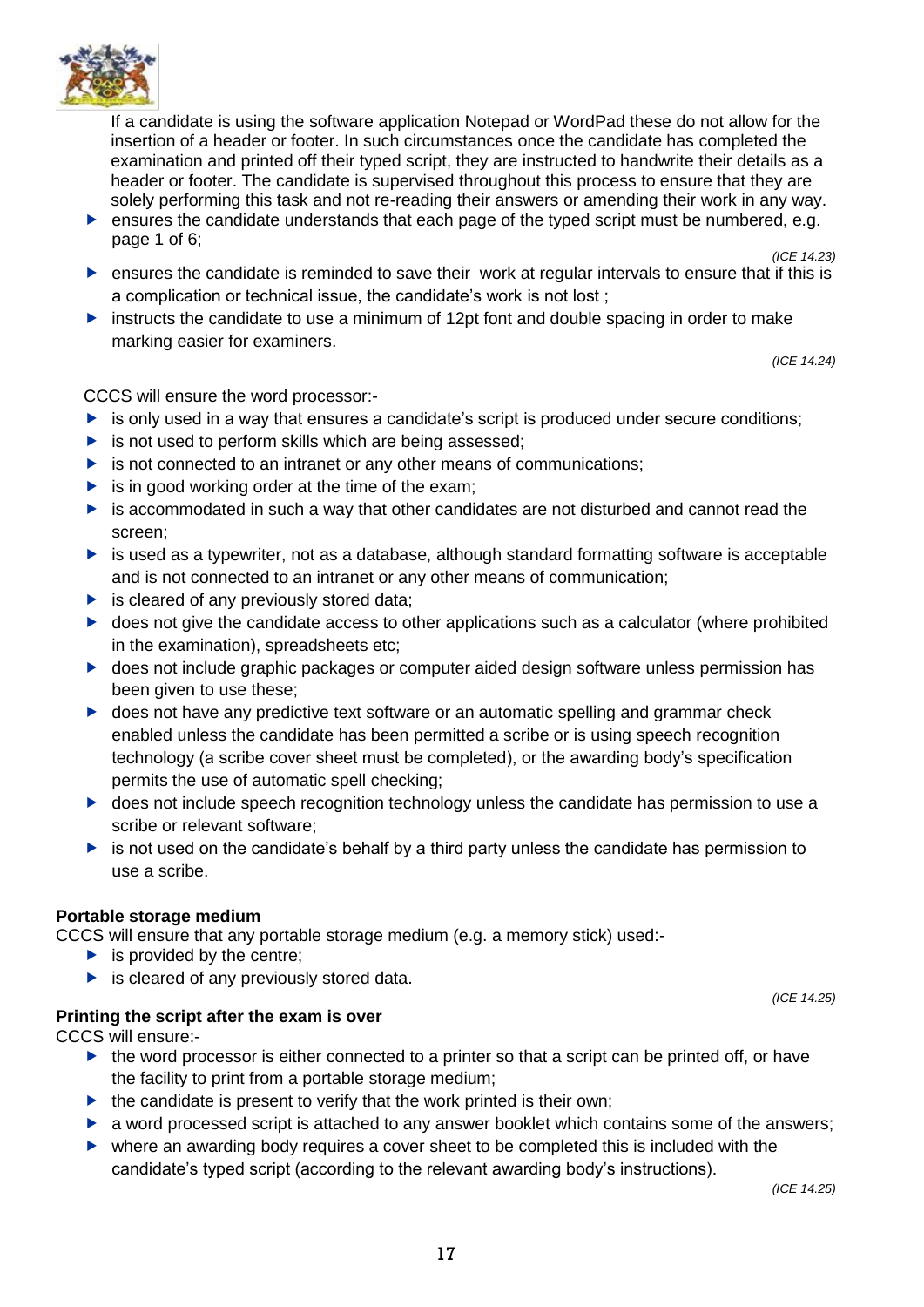

#### **Invigilation arrangements**

CCCS will ensure invigilators are aware of the following:-

- ▶ When housed within the main exam hall invigilators will be made aware of students using word processors and will be informed of the processes involved. A nominated invigilator will escort the candidate to the exams office at the end of the examination to enable the script to be printed off correctly and signed by the candidate in readiness to be sent off to the exam board with the rest of the cohorts' completed papers;
- When housed in a separate exam room from the main cohort the invigilator will be informed of the processes involved. The invigilator to escort the candidate to the exams office at the end of the examination to enable the script to be printed off correctly and signed by the candidate in readiness to be sent off to the exam board with the rest of the cohorts' completed papers;
- A JCQ Form 4 will be handed over to the invigilator at the beginning of each exam for each student using a word processor.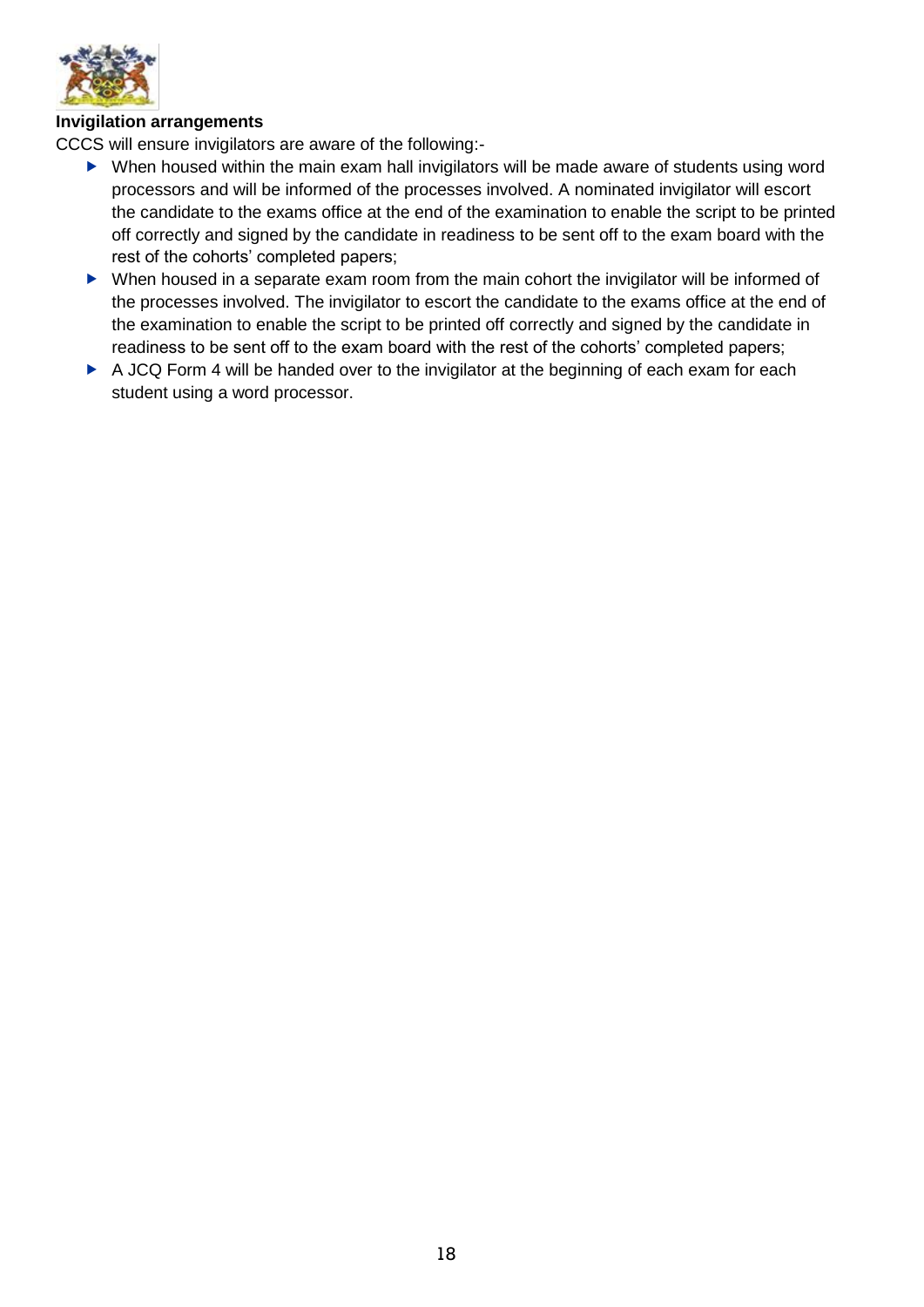

# **Appendix 1**

# <span id="page-20-1"></span><span id="page-20-0"></span>**The criteria The Coopers' Company and Coborn School uses to award and allocate word processors for examinations**

*A member of the centre's senior leadership team must produce a statement for inspection purposes which details the criteria the centre uses to award and allocate word processors for examinations."*  [\[AA](http://www.jcq.org.uk/exams-office/access-arrangements-and-special-consideration) 5.8]

The 'normal way of working' for exam candidates, as directed by the head of centre, is that candidates handwrite their exams. An exception to this is where a candidate may have an approved access arrangement in place, for example the use of a scribe/speech recognition technology.

# **The use of word processors**

There are also exceptions where a candidate may be awarded / allocated the use of a word processor in exams where he/she has a firmly established need, it reflects the candidate's normal way of working and by not being awarded a word processor would be at a substantial disadvantage to other candidates.

This may include where a candidate has, for example:

- a learning difficulty which has a substantial and long term adverse effect on their ability to write legibly;
- $\blacktriangleright$  a medical condition:
- $\blacktriangleright$  a physical disability:
- $\blacktriangleright$  a sensory impairment;
- **P** planning and organisational problems when writing by hand;
- $\blacktriangleright$  poor handwriting.

The only exception to the above where the use of a word processor may be considered for a candidate would be:-

- $\triangleright$  on a temporary basis as a consequence of a temporary injury at the time of the assessment;
- where a subject within the curriculum is delivered electronically and the centre provides word processors to all candidates.

#### **Allocating word processors**

The SENCO in consultation with the Heads of Departments will decide if a candidate requires a word processor for examinations. This arrangement will only be permitted to remove barriers for disabled candidates, which prevent them from being placed at a substantial disadvantage as a consequence of persistent and significant difficulties. The use of a word processor is only permitted whilst ensuring that the integrity of the assessment is maintained, at the same time as providing access to assessments for a disabled candidate. The arrangements are not granted where it will compromise the assessment objectives of the specification in question. Candidates will not require the arrangement in each specification; the need for the use of a word processor is considered on a subject by subject basis. The use of a word processor is agreed / processed at the start of the course. Candidates are subsequently aware that they will have the use of a word processor for examinations and NEAs for approved subjects only.

The use of a word processor for candidates is only granted if it reflects the support given to them as their 'normal way of working', which is defined as support: in the classroom; or working in small groups for reading and / or writing; or literacy support lessons; or literacy intervention strategies; and / or in internal school tests and mock examinations. The candidate must be proficient in word processing so it's an appropriate arrangement. Candidates will normally work on laptops in the main exam venue.